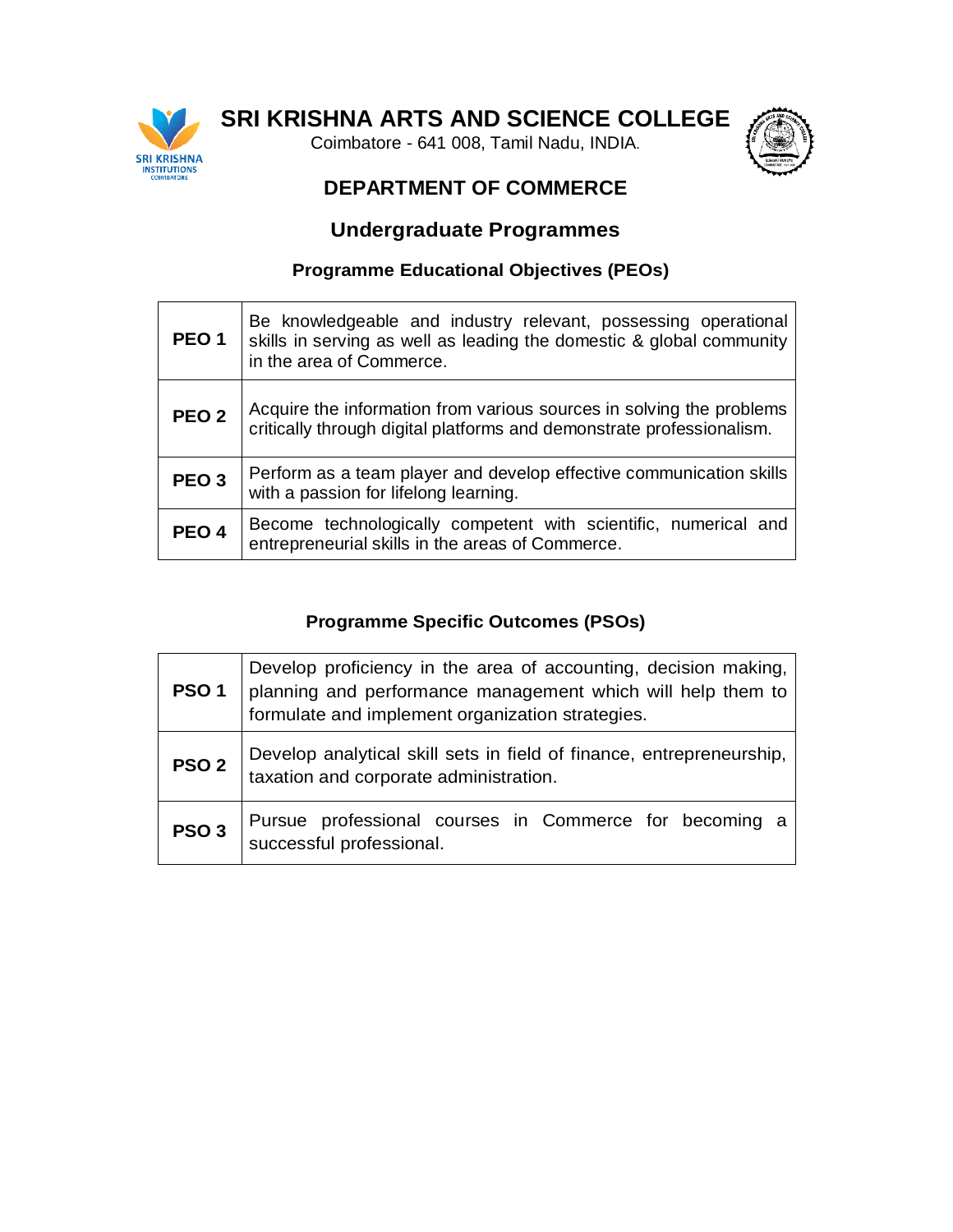

Г

Τ

**SRI KRISHNA ARTS AND SCIENCE COLLEGE**

Coimbatore - 641 008, Tamil Nadu, INDIA.



٦

# **DEPARTMENT OF COMMERCE**

## **Post Graduate Programmes**

#### **Programme Educational Objectives (PEOs)**

| PEO <sub>1</sub> | Become knowledgeable and industry relevant Commerce<br>graduates in leading domestic and global business community.                                        |
|------------------|------------------------------------------------------------------------------------------------------------------------------------------------------------|
| <b>PEO 2</b>     | Acquire problem solving critical thinking, numeric, professional<br>skills and ethical values for good governance at national and<br>international levels. |
| PEO <sub>3</sub> | Perform as a team player and market leader in the field of<br>consultancy by acquiring the needed skills.                                                  |
| PEO <sub>4</sub> | Able to demonstrate professional and ethical values while<br>providing services.                                                                           |

| PSO <sub>1</sub> | Design creative solution in the areas of commerce with social<br>and ethical values.        |
|------------------|---------------------------------------------------------------------------------------------|
| PSO <sub>2</sub> | Evaluate global trends influencing industries and formulate<br>competitive strategies.      |
| PSO <sub>3</sub> | Develop research outputs that will solve the problems relating to<br>Commerce and industry. |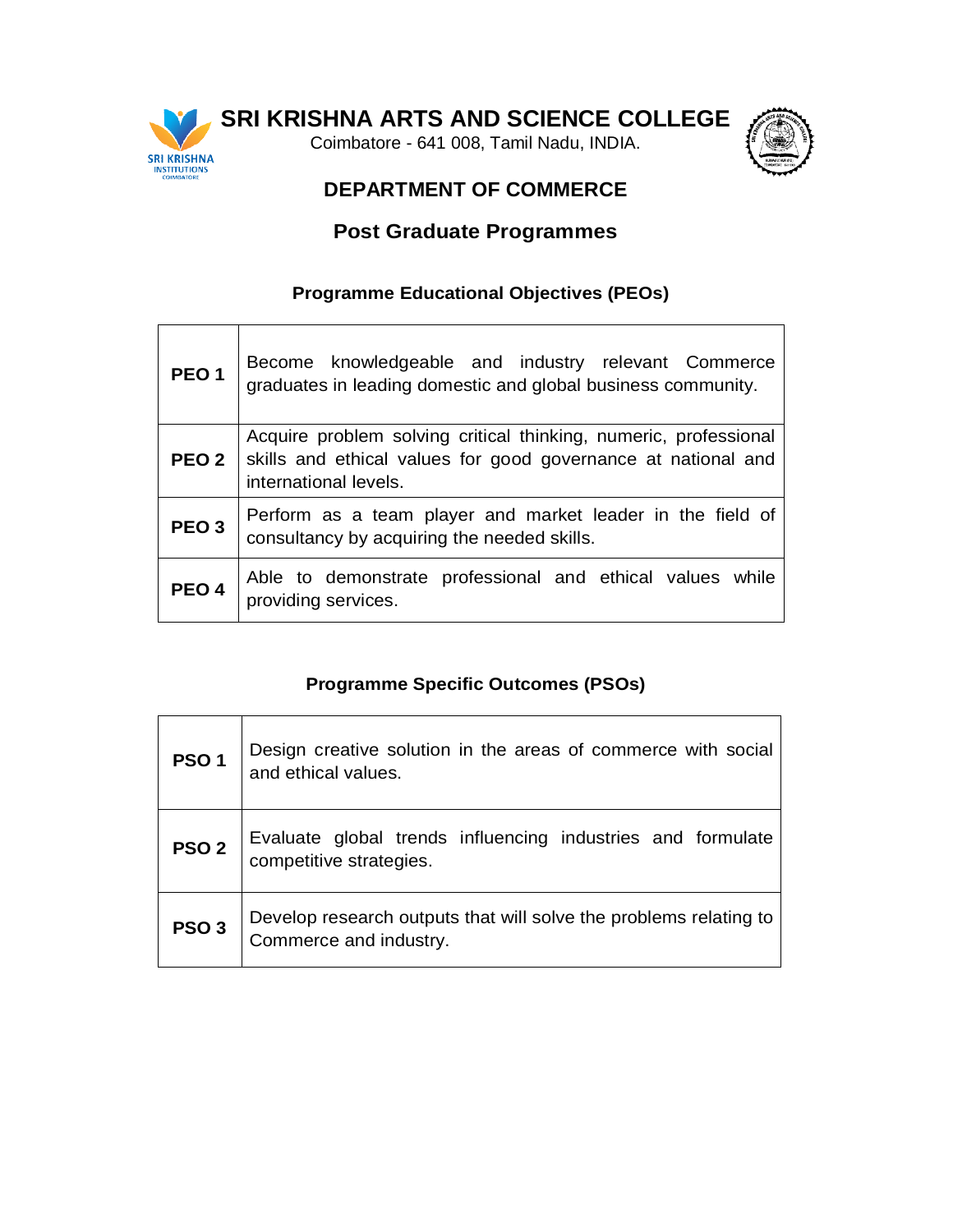

Coimbatore - 641 008, Tamil Nadu, INDIA



## **DEPARTMENT OF MANAGEMENT SCIENCE**

## **Undergraduate Programmes**

### **BBA/ BBA with Computer Applications**

### **Programme Educational Objectives (PEOs)**

| PEO <sub>1</sub> | Graduates will be able to excel in business or profession with social      |
|------------------|----------------------------------------------------------------------------|
|                  | awareness and responsibility.                                              |
| <b>PEO 2</b>     | Graduates will communicate with their fellow and other discipline          |
|                  | professionals to contribute their expertise towards the economic growth of |
|                  | the country.                                                               |
| PEO <sub>3</sub> | Graduates will be successful in pursuing higher studies in management or   |
|                  | their chosen field.                                                        |

|                  | <b>PSO 1</b> Develop proficiency in various fields of management and administration.                                                                   |
|------------------|--------------------------------------------------------------------------------------------------------------------------------------------------------|
| PSO <sub>2</sub> | Utilize the acquired practical skills in finance, marketing, human resources,<br>systems management and general management in their chosen profession. |
|                  | <b>PSO 3</b> Pursue professional courses as a pathway to higher learning.                                                                              |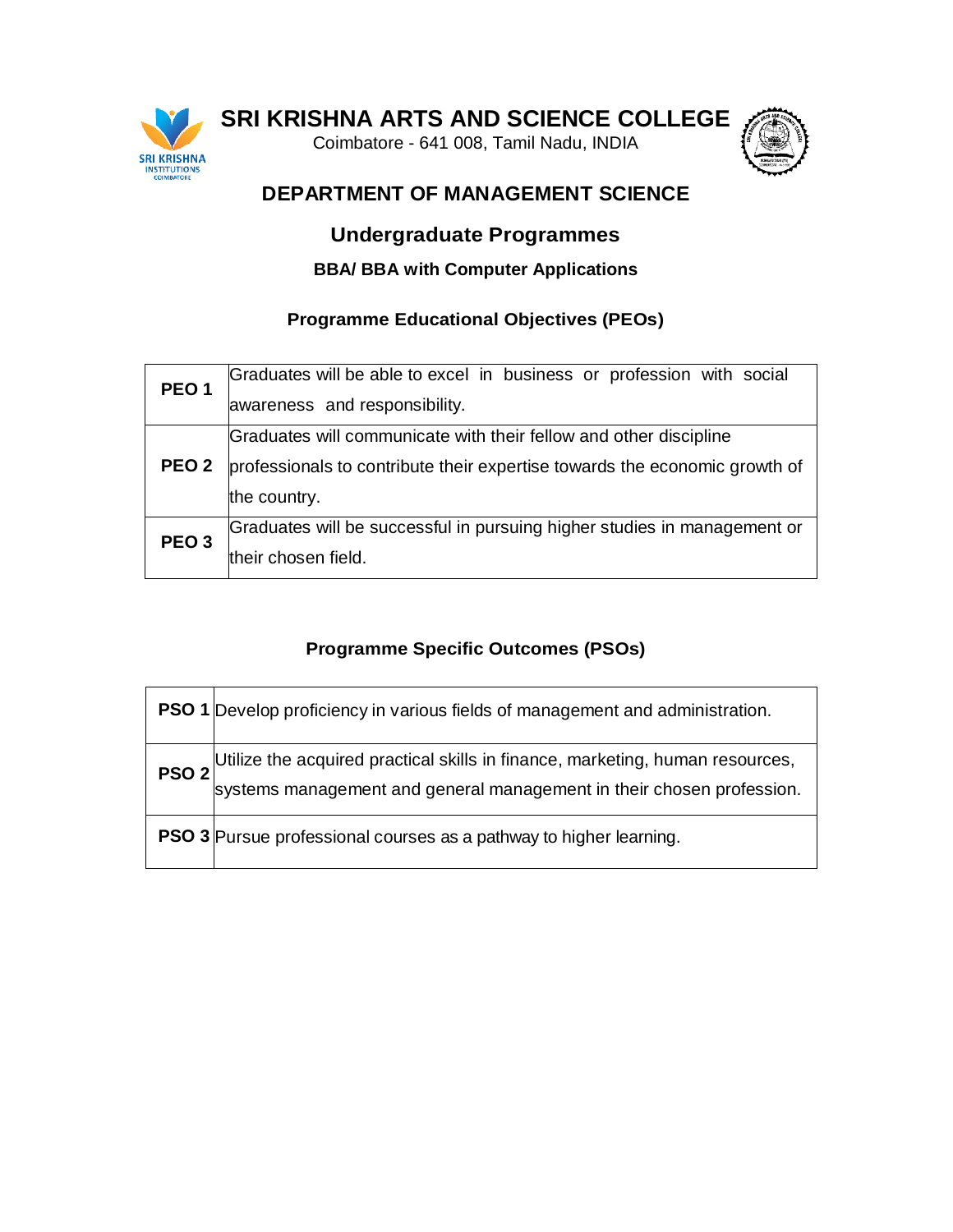

Coimbatore - 641 008, Tamil Nadu, INDIA.



## **DEPARTMENT OF MANAGEMENT SCIENCE**

## **Undergraduate Programme**

#### **BBA Logistics**

### **Programme Educational Objectives (PEOs)**

| PEO <sub>1</sub> | Graduates will possess managerial and critical thinking skills in serving<br>the domestic and global business community.                                                                                                 |
|------------------|--------------------------------------------------------------------------------------------------------------------------------------------------------------------------------------------------------------------------|
| PEO <sub>2</sub> | Graduates will be able to acquire information from the logistics industry<br>and other relevant sources to solve the problems through modern<br>logistics practices by demonstrating professionalism and ethical values. |
| PEO <sub>3</sub> | Graduates will perform as a team player and become a market leader in<br>field of consultancy and skill development with effective<br>the<br>communication skills which will help the organization to grow.              |

| PSO <sub>1</sub> | Develop proficiency in various fields of logistics management and<br>administration.                                                                |
|------------------|-----------------------------------------------------------------------------------------------------------------------------------------------------|
| PSO <sub>2</sub> | Work effectively at the managerial level in logistics and supply chain<br>industry.                                                                 |
| PSO 3            | Gain mastery over professional programmes/courses like MBA (Shipping<br>and Logistics), Customs House Agent (CHA) and other related<br>disciplines. |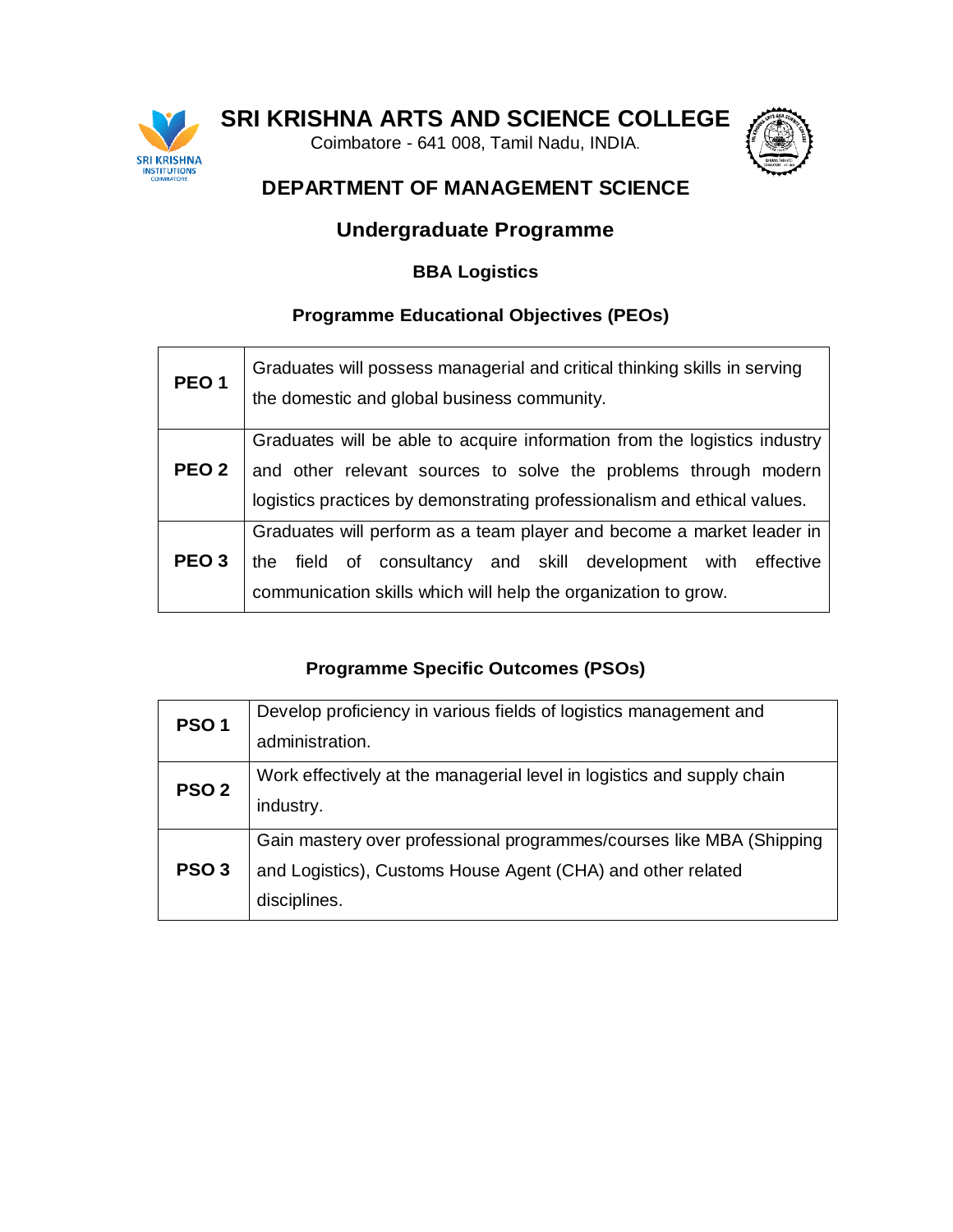

Coimbatore - 641 008, Tamil Nadu, INDIA.



## **DEPARTMENT OF MANAGEMENT SCIENCE**

# **Undergraduate Programme**

#### **B.Sc. Information Systems and Management**

## **Programme Educational Objectives (PEOs)**

| PEO <sub>1</sub> | Graduates will possess managerial, computer programming and critical thinking   |
|------------------|---------------------------------------------------------------------------------|
|                  | skills in serving the domestic and global community in the area of business     |
|                  | information system.                                                             |
| PEO <sub>2</sub> | Graduates will be able to solve business problems using modern programming      |
|                  | practices by demonstrating professionalism and ethical values.                  |
| PEO <sub>3</sub> | Graduates will be able to acquire programming, technological and                |
|                  | entrepreneurial skills in business information systems to exhibit a passion for |
|                  | lifelong learning.                                                              |
|                  |                                                                                 |

| PSO <sub>1</sub> | Develop managerial proficiency in the areas of planning, decision making and<br>performance management.                                             |
|------------------|-----------------------------------------------------------------------------------------------------------------------------------------------------|
| PSO <sub>2</sub> | Acquire analytical and practical skills in the fields of systems, computer<br>applications, programming languages, accounting and entrepreneurship. |
|                  | <b>PSO 3</b> Pursue professional courses as a pathway to higher learning.                                                                           |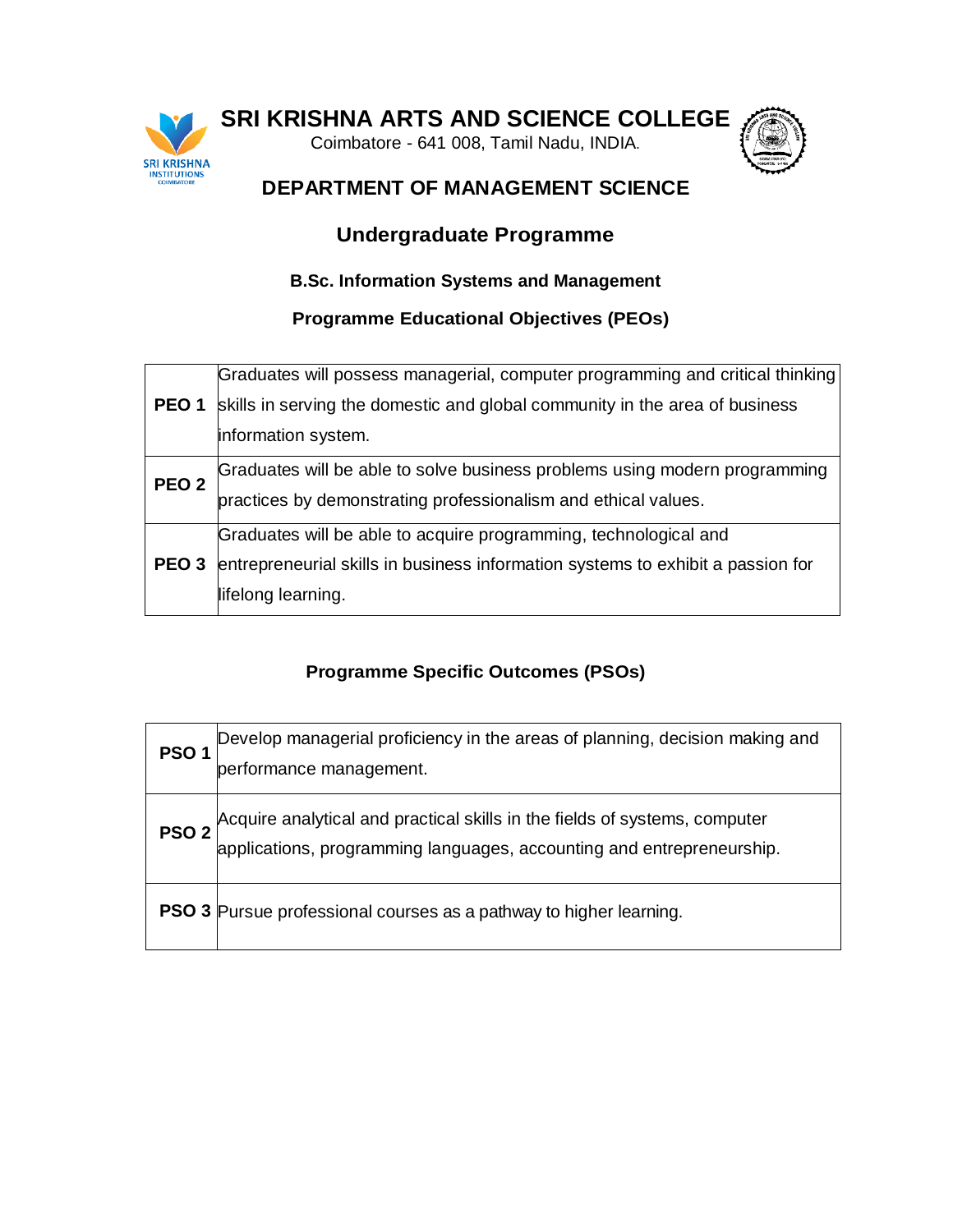

Coimbatore - 641 008, Tamil Nadu, INDIA.



# **DEPARTMENT OF ICT & COGNITIVE SYSTEMS**

# **Undergraduate Programmes**

### **B.Sc. Information Technology/B.Sc. Computer Technology**

#### **Programme Educational Objectives (PEOs)**

| PEO <sub>1</sub> | Prepare industry relevant quality graduates with programming and<br>critical thinking skills to serve the domestic and global community. |
|------------------|------------------------------------------------------------------------------------------------------------------------------------------|
| PEO <sub>2</sub> | Disseminate the conceptual knowledge in the concerned discipline for<br>societal development and transformation.                         |
| PEO <sub>3</sub> | Develop as a capable technical industry leader with outstanding<br>communication skills.                                                 |
| PEO <sub>4</sub> | Become technically competent in the field of computer science with a<br>passion for lifelong learning.                                   |

| PSO <sub>1</sub> | Ability to understand the programming concepts, methodologies and<br>algorithms to solve computational problems. |
|------------------|------------------------------------------------------------------------------------------------------------------|
| PSO <sub>2</sub> | Ability to apply emerging software development techniques and tools<br>in providing real-time solutions.         |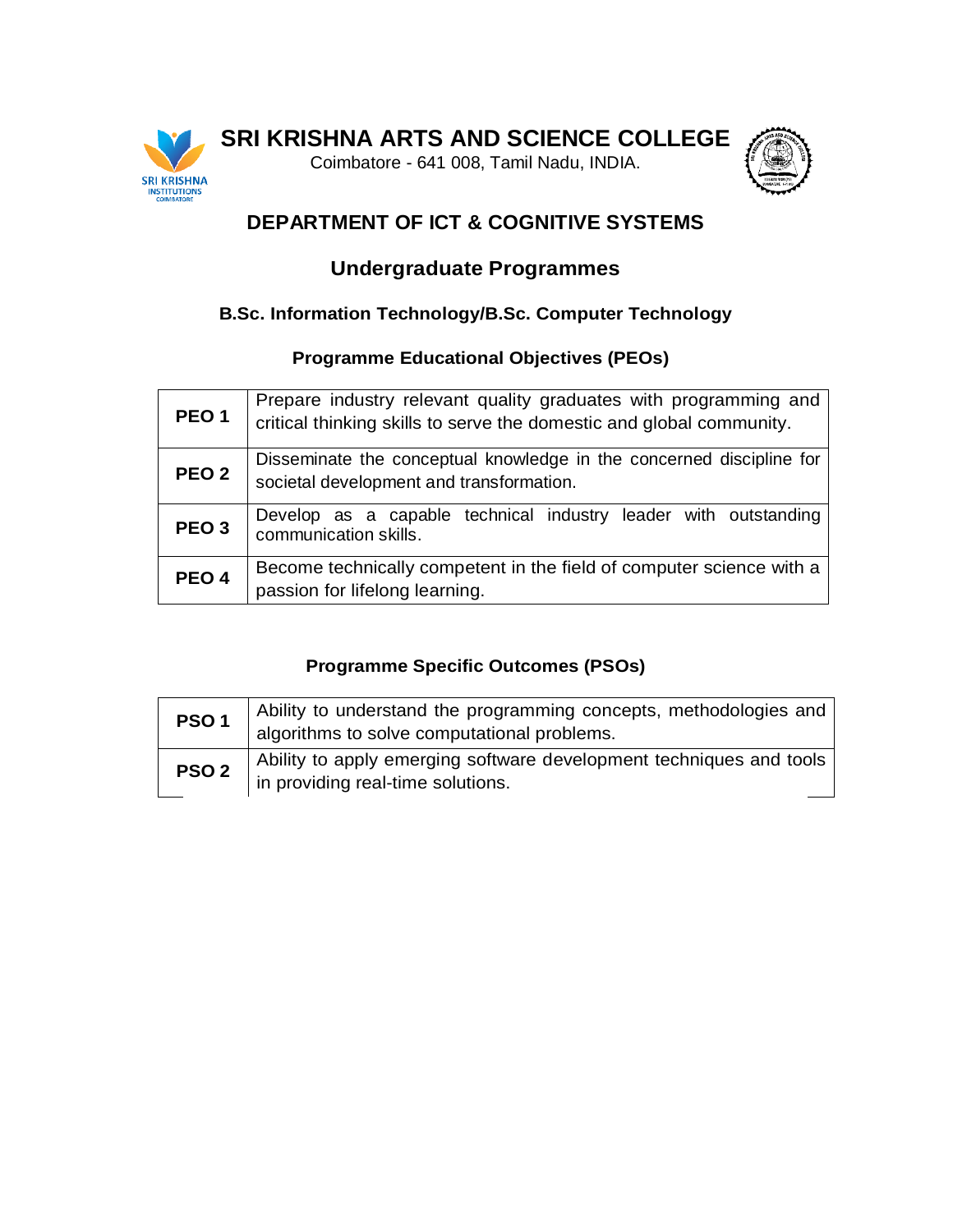

Coimbatore - 641 008, Tamil Nadu, INDIA.



# **DEPARTMENT OF ICT & COGNITIVE SYSTEMS**

## **Undergraduate Programme**

#### **B.Sc Computer Science with Cognitive Systems**

#### **Programme Educational Objectives (PEOs)**

| PEO <sub>1</sub> | Solve industry-relevant problems with critical thinking abilities to |
|------------------|----------------------------------------------------------------------|
|                  | serve the local and global communities.                              |
| PEO <sub>2</sub> | Develop professional skills with expertise in core areas of          |
|                  | computing and cognitive systems.                                     |
| PEO <sub>3</sub> | Work in teams with technical competencies, discharging their         |
|                  | professional and social responsibilities.                            |
| PEO <sub>4</sub> | Enhance professional and entrepreneurship skills for gaining         |
|                  | sustainability in this dynamic globe.                                |

| PSO <sub>1</sub> |                                                       |  |  | Ability to solve computational challenges by understanding     |  |  |  |  |  |  |
|------------------|-------------------------------------------------------|--|--|----------------------------------------------------------------|--|--|--|--|--|--|
|                  | programming principles, methodologies and algorithms. |  |  |                                                                |  |  |  |  |  |  |
| PSO <sub>2</sub> |                                                       |  |  | Ability to provide real-time solutions using emerging software |  |  |  |  |  |  |
|                  | development techniques and tools.                     |  |  |                                                                |  |  |  |  |  |  |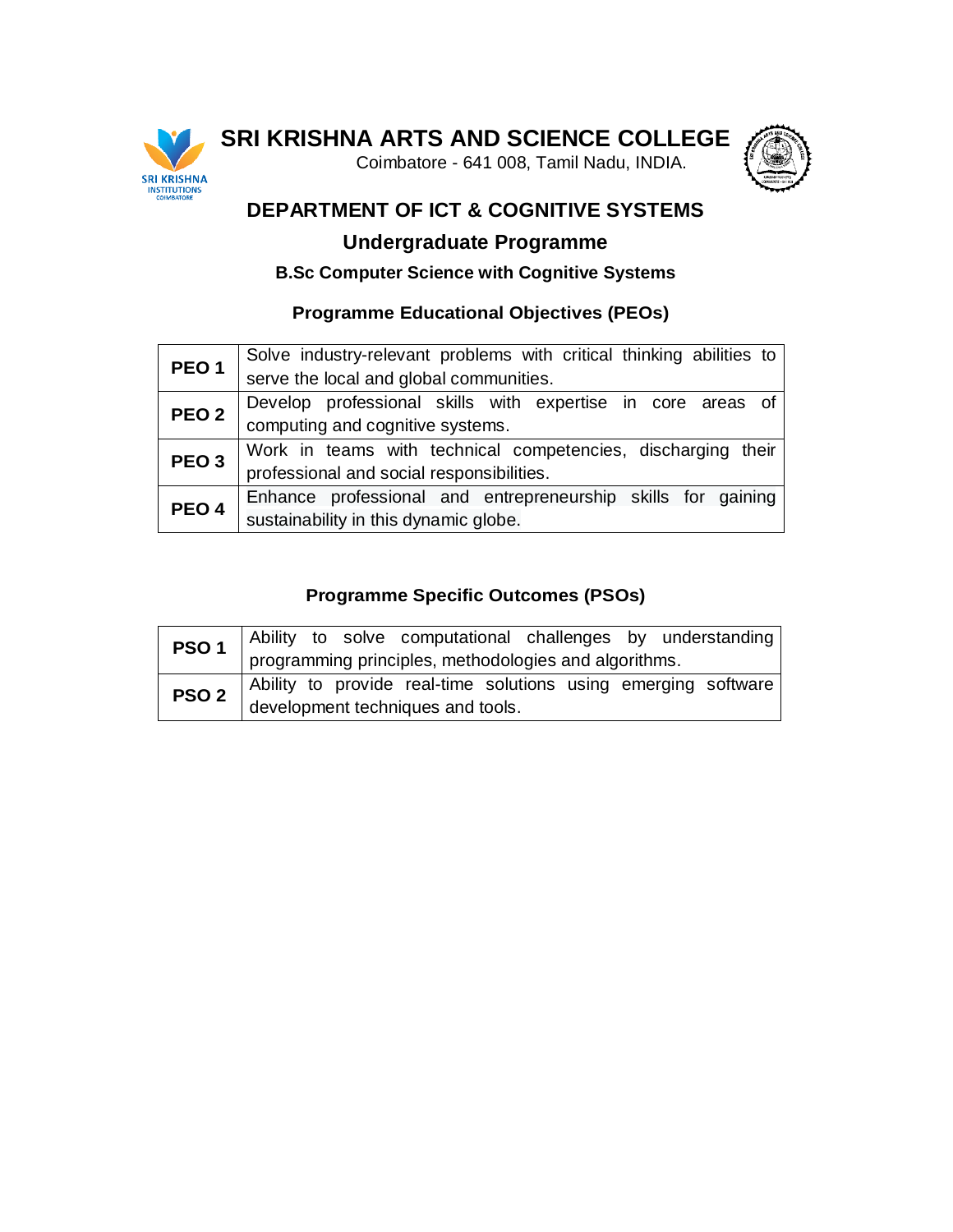



Coimbatore - 641 008, Tamil Nadu, INDIA.

# **DEPARTMENT OF ICT & COGNITIVE SYSTEMS**

# **Postgraduate Programmes**

## **Programme Educational Objectives (PEOs)**

| PEO <sub>1</sub> | Become a next generation technology leader with modern IT and<br>research skills.                                                 |
|------------------|-----------------------------------------------------------------------------------------------------------------------------------|
| PEO <sub>2</sub> | Develop as a team leader capable of solving complex problems with<br>current domain knowledge and effective communication skills. |
| PEO <sub>3</sub> | Practice lifelong learning to solve real-time problems in career<br>development.                                                  |
| PEO <sub>4</sub> | Develop professional skills to meet the global standards with ethical<br>and social responsibility.                               |

|  |  | <b>PSO 1</b> Design, build, and maintain projects with the ability to practice and improve as computer professionals. |  |  |
|--|--|-----------------------------------------------------------------------------------------------------------------------|--|--|
|  |  | PSO 2 Ability to utilize computing knowledge and skills for the betterment of society.                                |  |  |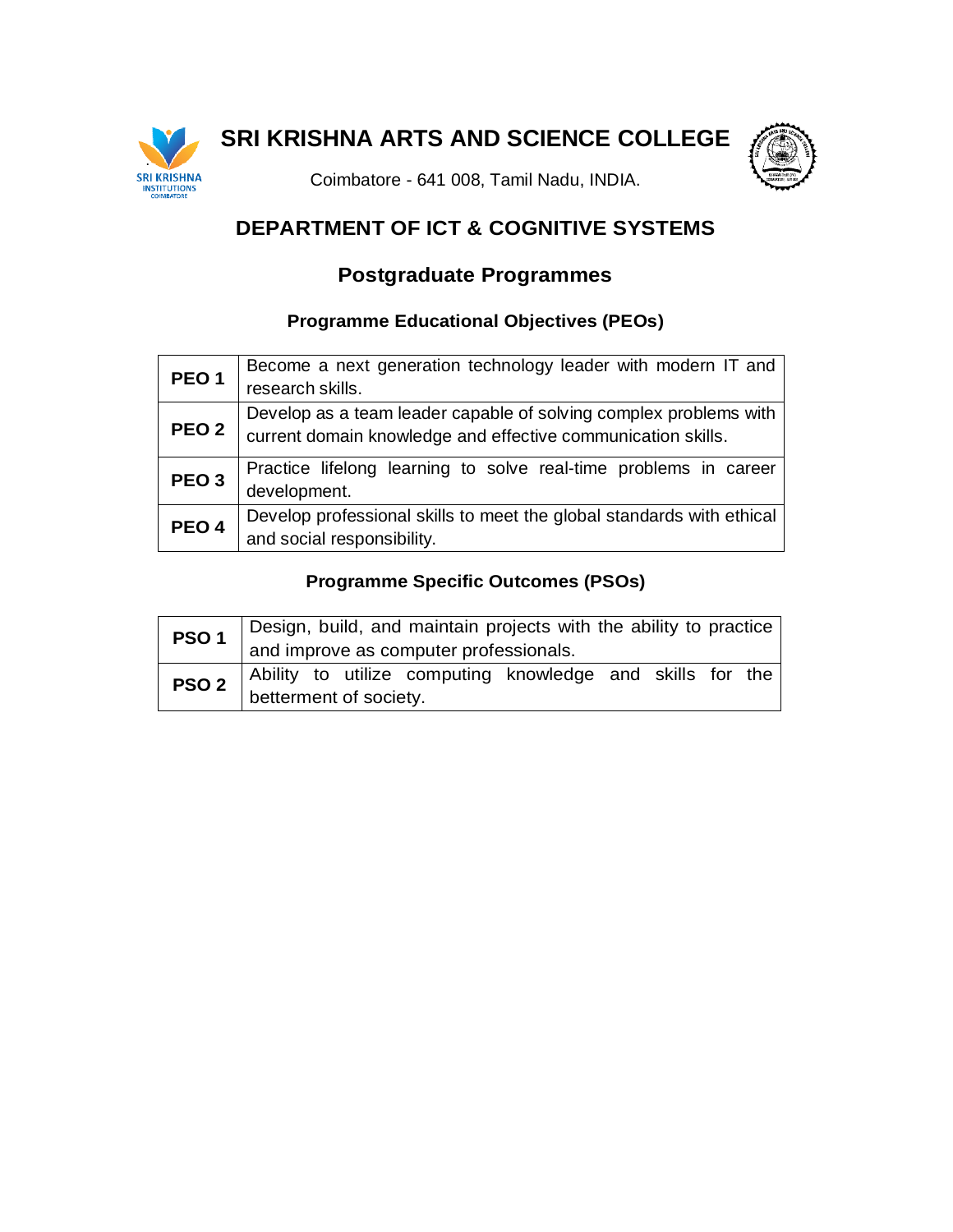

Coimbatore - 641 008, Tamil Nadu, INDIA.



# **DEPARTMENT OF COMPUTER APPLICATIONS**

# **Undergraduate Programme**

#### **Programme Educational Objectives (PEOs)**

| PEO <sub>1</sub> | Prepare industry relevant quality graduates with programming<br>and critical thinking skills to serve the domestic and global<br>community. |
|------------------|---------------------------------------------------------------------------------------------------------------------------------------------|
| PEO <sub>2</sub> | Disseminate the conceptual knowledge in the concerned discipline<br>for societal development and transformation.                            |
| PEO <sub>3</sub> | Develop as a capable technical industry leader with outstanding<br>communication skills.                                                    |
| PEO <sub>4</sub> | Become technically competent in the field of computer science<br>with a passion for lifelong learning.                                      |

| PSO <sub>1</sub> | Ability to understand the programming concepts, methodologies<br>and algorithms to solve computational problems. |
|------------------|------------------------------------------------------------------------------------------------------------------|
| PSO <sub>2</sub> | Ability to apply emerging software development techniques and<br>tools in providing real-time solutions.         |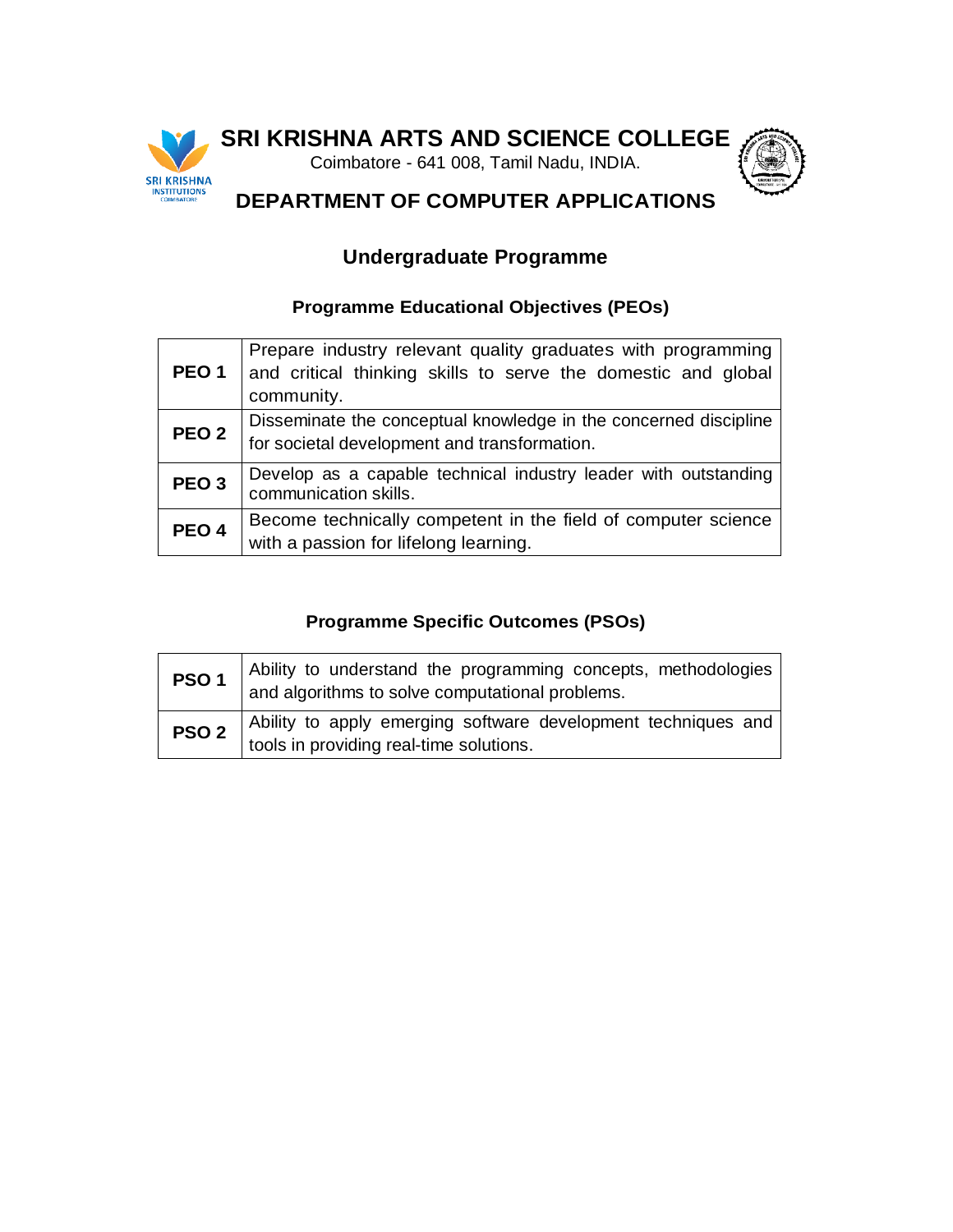

Coimbatore - 641 008, Tamil Nadu, INDIA.



# **DEPARTMENT OF COMPUTER SCIENCE**

# **Undergraduate Programme**

### **Programme Educational Objectives (PEOs)**

| PEO <sub>1</sub> | Prepare industry relevant quality graduates with programming<br>and critical thinking skills to serve the domestic and global<br>community. |
|------------------|---------------------------------------------------------------------------------------------------------------------------------------------|
| PEO <sub>2</sub> | Disseminate the conceptual knowledge in the concerned discipline<br>for societal development and transformation.                            |
| PEO <sub>3</sub> | Develop as a capable technical industry leader with outstanding<br>communication skills.                                                    |
| PEO <sub>4</sub> | Become technically competent in the field of computer science<br>with a passion for lifelong learning.                                      |

| PSO <sub>1</sub> | Ability to understand the programming concepts, methodologies and algorithms to solve computational problems. |
|------------------|---------------------------------------------------------------------------------------------------------------|
| PSO <sub>2</sub> | Ability to apply emerging software development techniques and<br>tools in providing real-time solutions.      |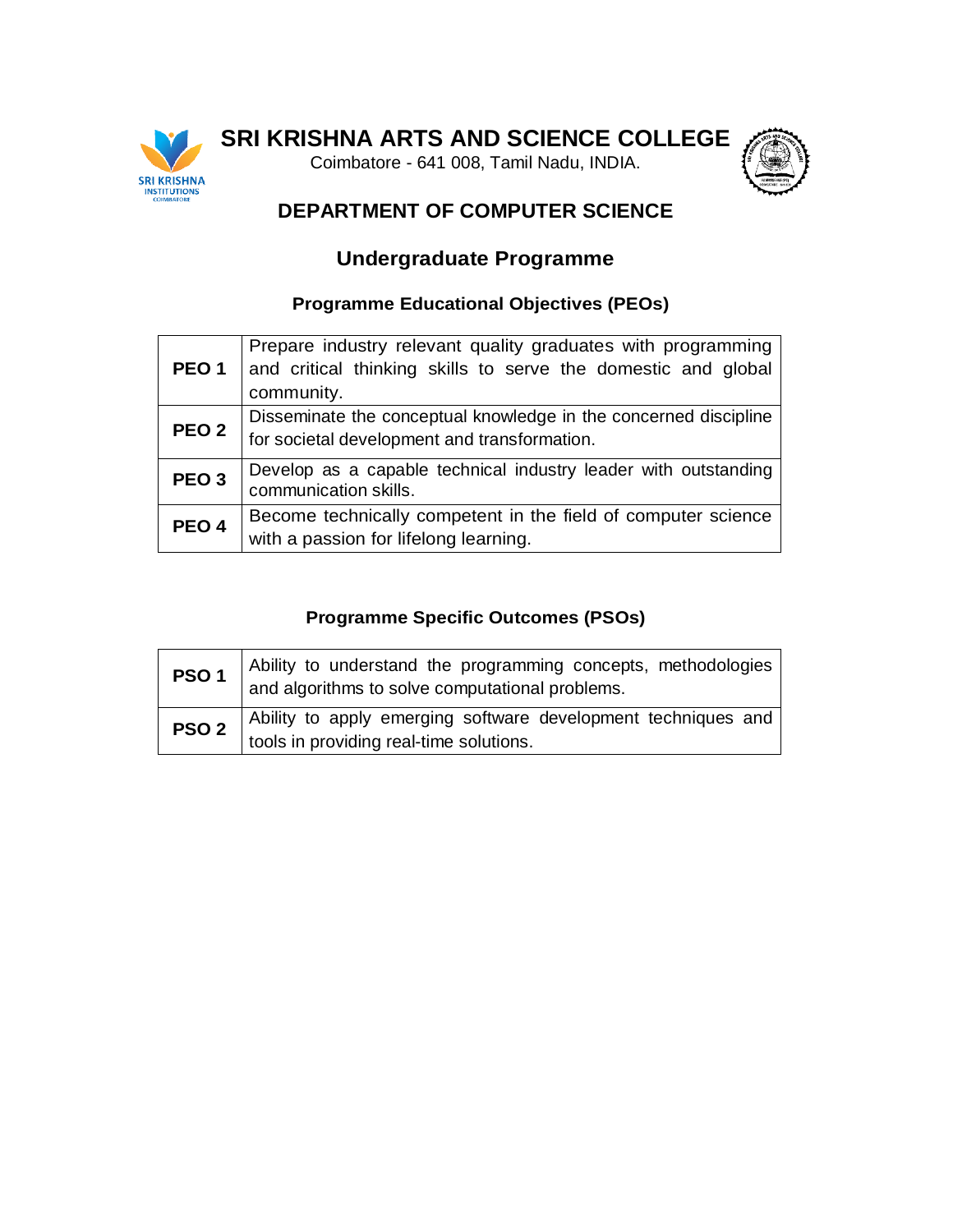

Coimbatore - 641 008, Tamil Nadu, INDIA.



# **DEPARTMENT OF COMPUTER SCIENCE**

# **Postgraduate Programmes**

## **Programme Educational Objectives (PEOs)**

| PEO <sub>1</sub> | Become a next generation technology leader with modern IT and<br>research skills.                                                 |
|------------------|-----------------------------------------------------------------------------------------------------------------------------------|
| PEO <sub>2</sub> | Develop as a team leader capable of solving complex problems with<br>current domain knowledge and effective communication skills. |
| PEO <sub>3</sub> | Practice lifelong learning to solve real time problems in career<br>development.                                                  |
| PEO <sub>4</sub> | Develop professional skills to meet the global standards with ethical<br>and social responsibility.                               |

| PSO <sub>1</sub> |                        |  | and improve as computer professionals. | Design, build, and maintain projects with the ability to practice |  |  |
|------------------|------------------------|--|----------------------------------------|-------------------------------------------------------------------|--|--|
| PSO <sub>2</sub> | betterment of society. |  |                                        | Ability to utilize computing knowledge and skills for the         |  |  |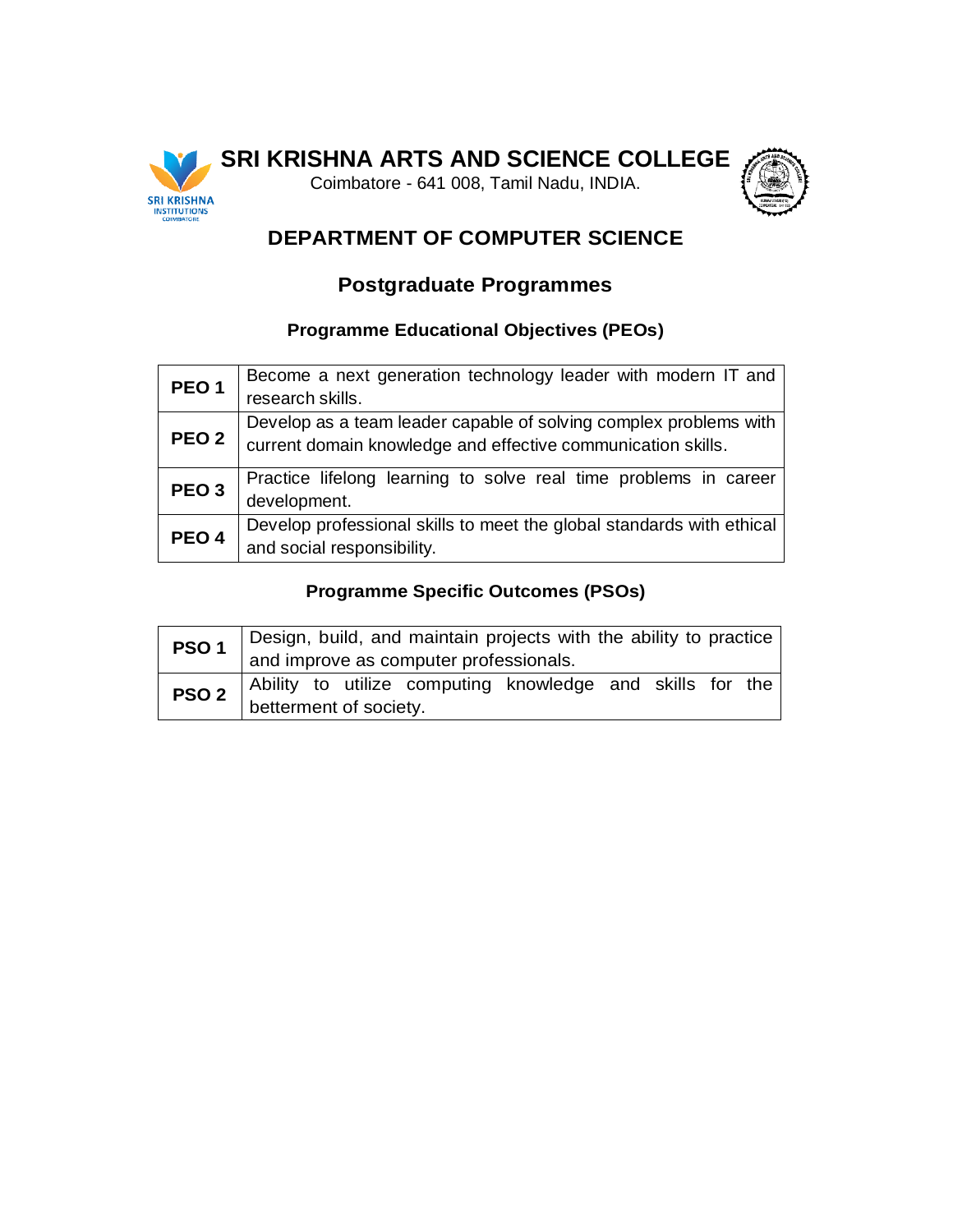

Coimbatore - 641 008, Tamil Nadu, INDIA.



# **DEPARTMENT OF COMPUTER SCIENCE**

# **M.Sc. Software Systems (Integrated)**

#### **Programme Educational Objectives (PEOs)**

| PEO <sub>1</sub> | Able to become a software architect for designing systems with     |
|------------------|--------------------------------------------------------------------|
|                  | research in the contemporary software platforms.                   |
|                  | Become a team leader and work with a group in solving complex      |
| PEO <sub>2</sub> | problems through domain knowledge with effective                   |
|                  | communication skills.                                              |
| PEO <sub>3</sub> | Able to keep up-to-date information in advanced field for lifelong |
|                  | learning by providing professional services with competence.       |
| PEO <sub>4</sub> | Able to demonstrate ethical and professional values in providing   |
|                  | services including entrepreneurial skills.                         |

| PSO <sub>1</sub> | Ability to use software development tools, computing platforms<br>and other advanced tools for lifelong learning. |  |  |  |  |  |  |
|------------------|-------------------------------------------------------------------------------------------------------------------|--|--|--|--|--|--|
|                  |                                                                                                                   |  |  |  |  |  |  |
| PSO <sub>2</sub> |                                                                                                                   |  |  |  |  |  |  |
|                  | Ability to apply computing knowledge to produce effective designs and solutions for real-time applications.       |  |  |  |  |  |  |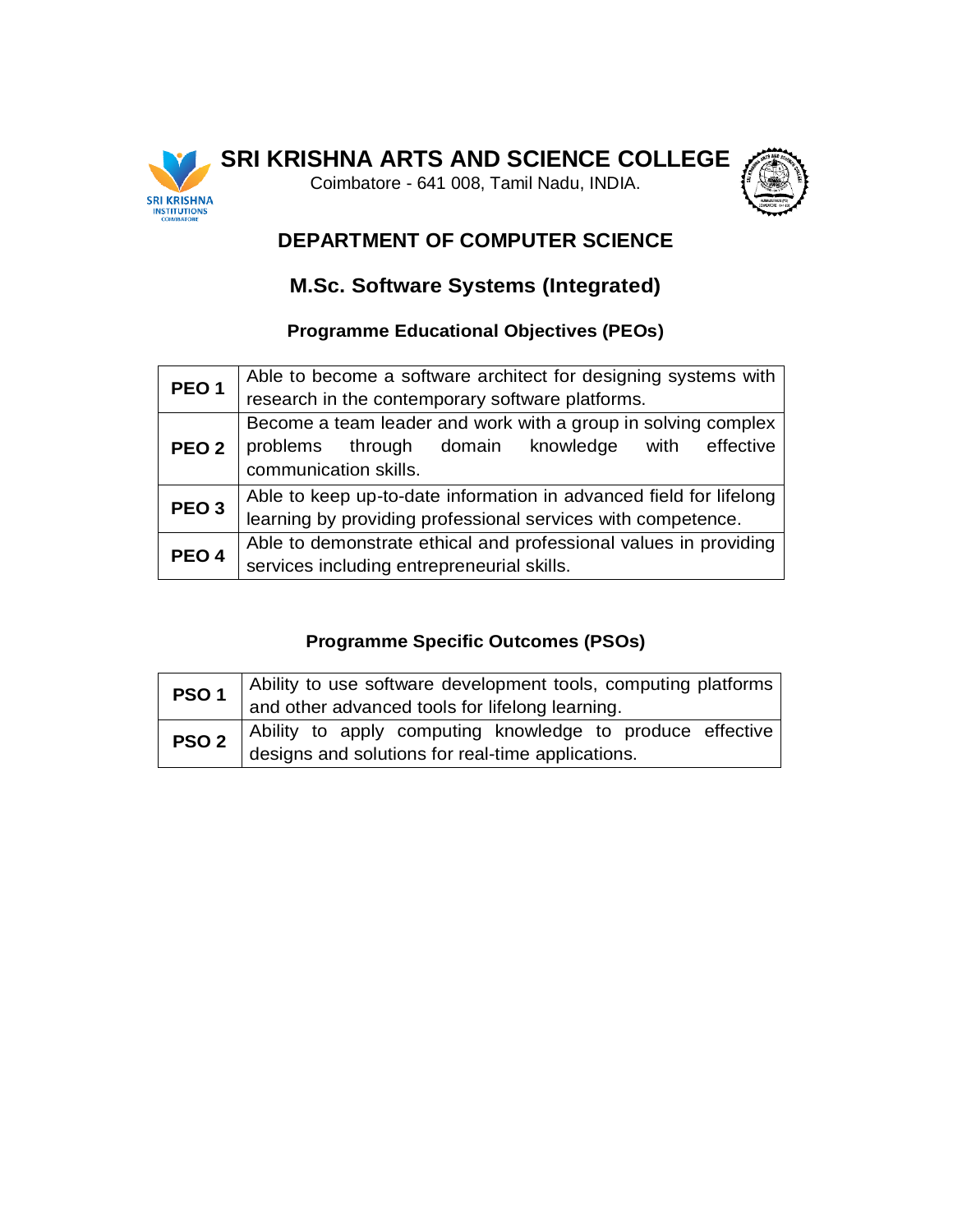

Coimbatore - 641 008, Tamil Nadu, INDIA.



# **DEPARTMENT OF ENGLISH**

# **Undergraduate Programme**

## **Programme Educational Objectives (PEOs)**

| PEO <sub>1</sub> | Graduates will perform in their profession with social awareness<br>and responsibility.                      |
|------------------|--------------------------------------------------------------------------------------------------------------|
| PEO <sub>2</sub> | Interact with peers in other disciplines, professionally, socially and<br>effectively in their domain areas. |
| PEO <sub>3</sub> | Acquire success in higher studies as well as in their chosen<br>profession.                                  |

| PSO <sub>1</sub> | Develop proficiency in English Language and Literature and other<br>related fields.                                                                                     |
|------------------|-------------------------------------------------------------------------------------------------------------------------------------------------------------------------|
| PSO <sub>2</sub> | Acquire practical skill sets in the field of Language, Literature,<br>Literary Criticism, English Language Teaching, Linguistics, Mass<br>Communication and Journalism. |
| PSO <sub>3</sub> | Enhance mastery over English language to compete in Civil<br>Service and other competitive exams.                                                                       |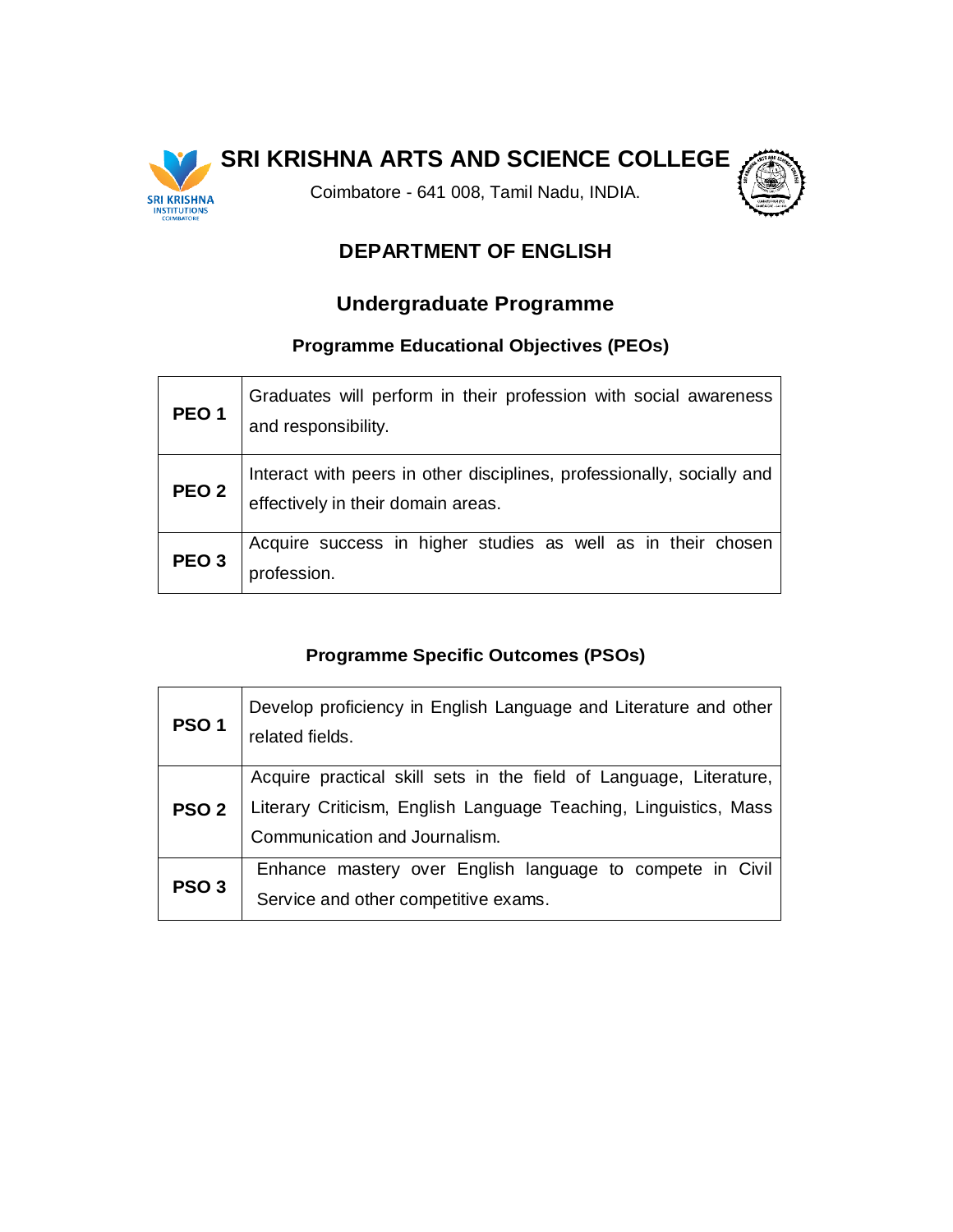

Coimbatore - 641 008, Tamil Nadu, INDIA.



# **DEPARTMENT OF ENGLISH**

# **Postgraduate Programme**

## **Programme Educational Objectives (PEOs)**

| PEO <sub>1</sub> | Excel in the understanding of the writings in British, American<br>and other literatures.                                                                                         |
|------------------|-----------------------------------------------------------------------------------------------------------------------------------------------------------------------------------|
|                  | Acquire knowledge on theories, methods, research protocols,<br><b>PEO 2</b> and scholarly practices that are necessary for strong research in<br>English language and literature. |
| PEO <sub>3</sub> | Think creatively, critically and to write effectively in all areas of<br>English Studies.                                                                                         |
| PEO <sub>4</sub> | Pursue a wide range of personal and professional goals<br>including research, teaching or other entrepreneurial ventures.                                                         |

| PSO <sub>1</sub> | Critically analyze the works from different contexts of social,<br>political, economic, historical and national associating the<br>aesthetics of English language by comprehending different<br>forms of literature. |
|------------------|----------------------------------------------------------------------------------------------------------------------------------------------------------------------------------------------------------------------|
| PSO <sub>2</sub> | Analyze British, American, Indian and world literatures in<br>English by exploring their uniqueness.                                                                                                                 |
| <b>PSO 3</b>     | Obtain employability and entrepreneurship in the field of media<br>and journalism, teaching, public relations, human resource, civil<br>service and creative writing.                                                |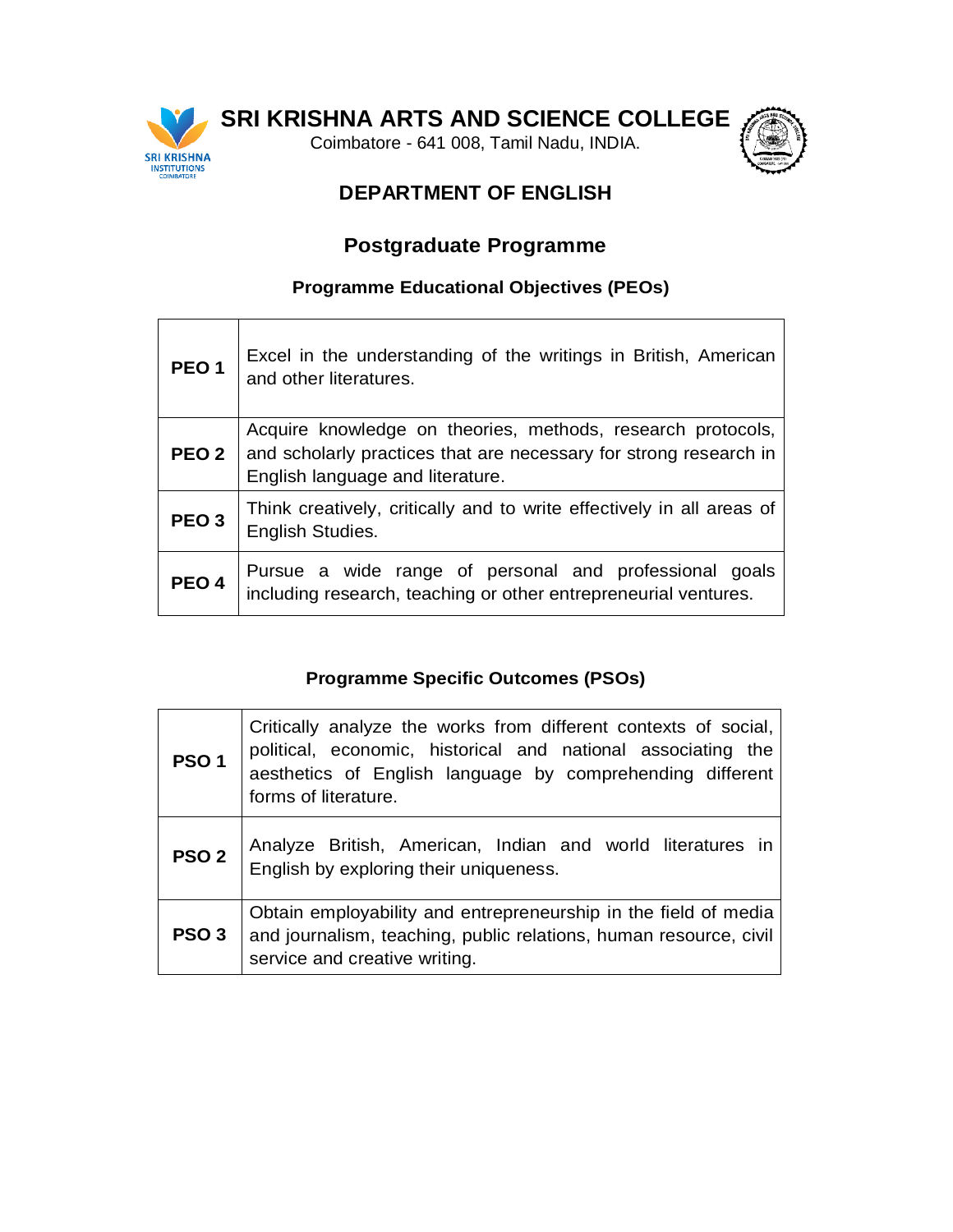

Coimbatore - 641 008, Tamil Nadu, INDIA.



# **DEPARTMENT OF MATHEMATICS**

# **Undergraduate Programme**

#### **Programme Educational Objectives (PEOs)**

| PEO <sub>1</sub> | Graduates will be able to apply the acquired computational skills to<br>get employment in Industry and Institution.  |
|------------------|----------------------------------------------------------------------------------------------------------------------|
| PEO <sub>2</sub> | Graduates will be able to work as a team and become team<br>leaders and entrepreneurs with ethical responsibilities. |
| PEO <sub>3</sub> | Graduates will be able to pursue higher education and research.                                                      |

| PSO <sub>1</sub> | Graduates will be able to explore the concepts and<br>methodologies of Mathematical and Statistical science in the<br>field of Business, Scientific research and technical<br>computations. |
|------------------|---------------------------------------------------------------------------------------------------------------------------------------------------------------------------------------------|
| <b>PSO 2</b>     | Graduates will be able to apply techniques and tools of<br>computational science to provide real time solutions with latest<br>applications.                                                |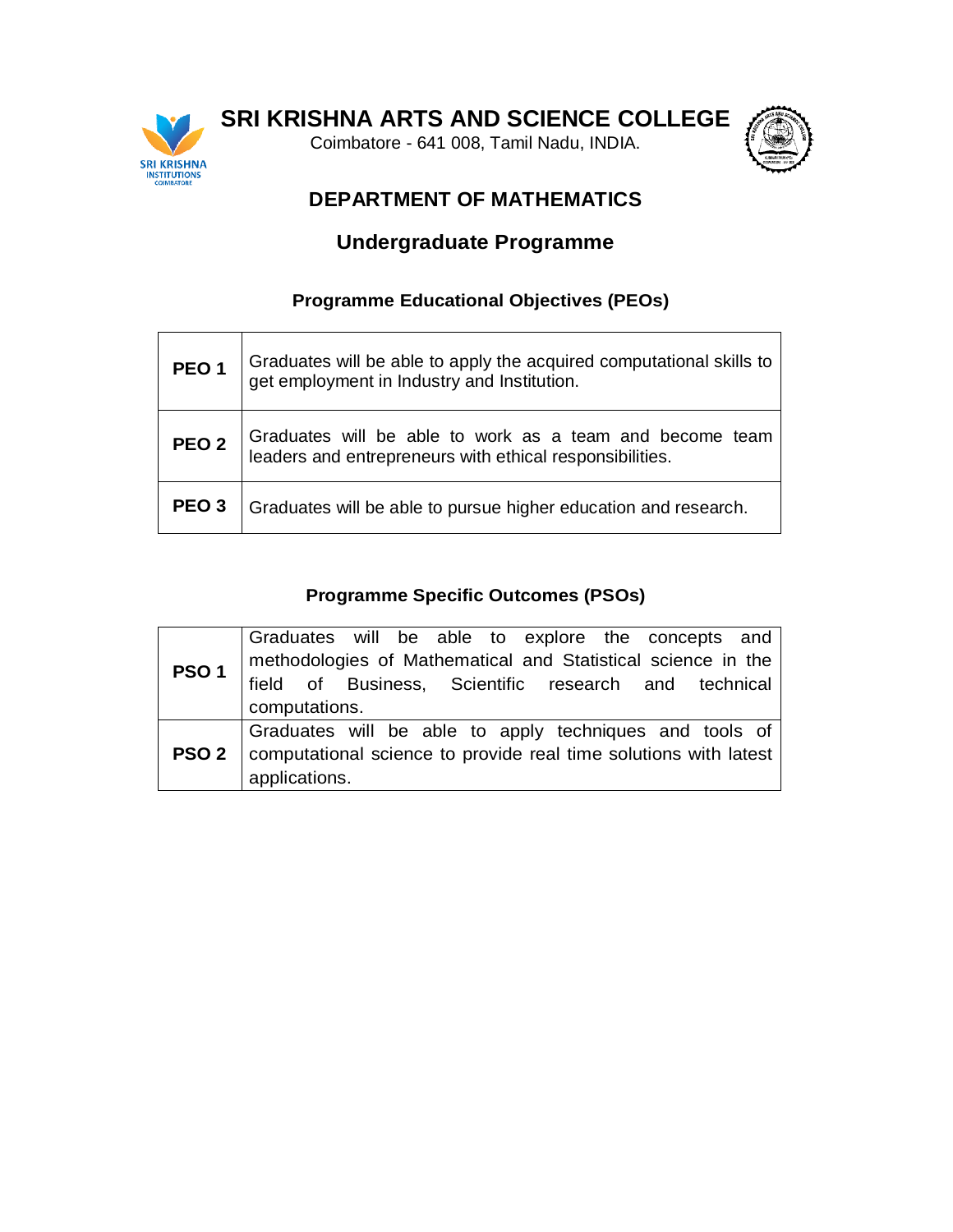

Coimbatore - 641 008, Tamil Nadu, INDIA



# **DEPARTMENT OF MATHEMATICS**

# **Postgraduate Programme**

#### **Programme Educational Objectives (PEOs)**

| PEO <sub>1</sub> | Graduates will be able to become knowledgeable in multi-<br>disciplinary area by applying mathematical skills through<br>analysis, interpretation and formulation of research knowledge.                                                |
|------------------|-----------------------------------------------------------------------------------------------------------------------------------------------------------------------------------------------------------------------------------------|
| PEO <sub>2</sub> | Graduates will be able to apply up-to-date information in problem<br>solving through numerical knowledge for lifelong learning and<br>provide professional services with competence.                                                    |
| PEO <sub>3</sub> | Graduates will be able to perform as a team leader and work<br>with a group in solving complex problems through domain<br>knowledge including the interdisciplinary fields by applying<br>information from various sources effectively. |
| PEO <sub>4</sub> | Graduates will be able to demonstrate ethical and professional<br>values in providing services in the relevant field including<br>entrepreneurial skills.                                                                               |

| PSO <sub>1</sub> | Graduates will be able to design innovative solution to the<br>critical problems in the areas of mathematics, statistics and<br>computer science with social and ethical dimensions. |
|------------------|--------------------------------------------------------------------------------------------------------------------------------------------------------------------------------------|
| PSO <sub>2</sub> | Graduates will be able to handle big data and formulate<br>competitive strategies.                                                                                                   |
| PSO <sub>3</sub> | Graduates will be able to develop theory and relevant research<br>output with data visualization which will help to solve the<br>problems relating to industries.                    |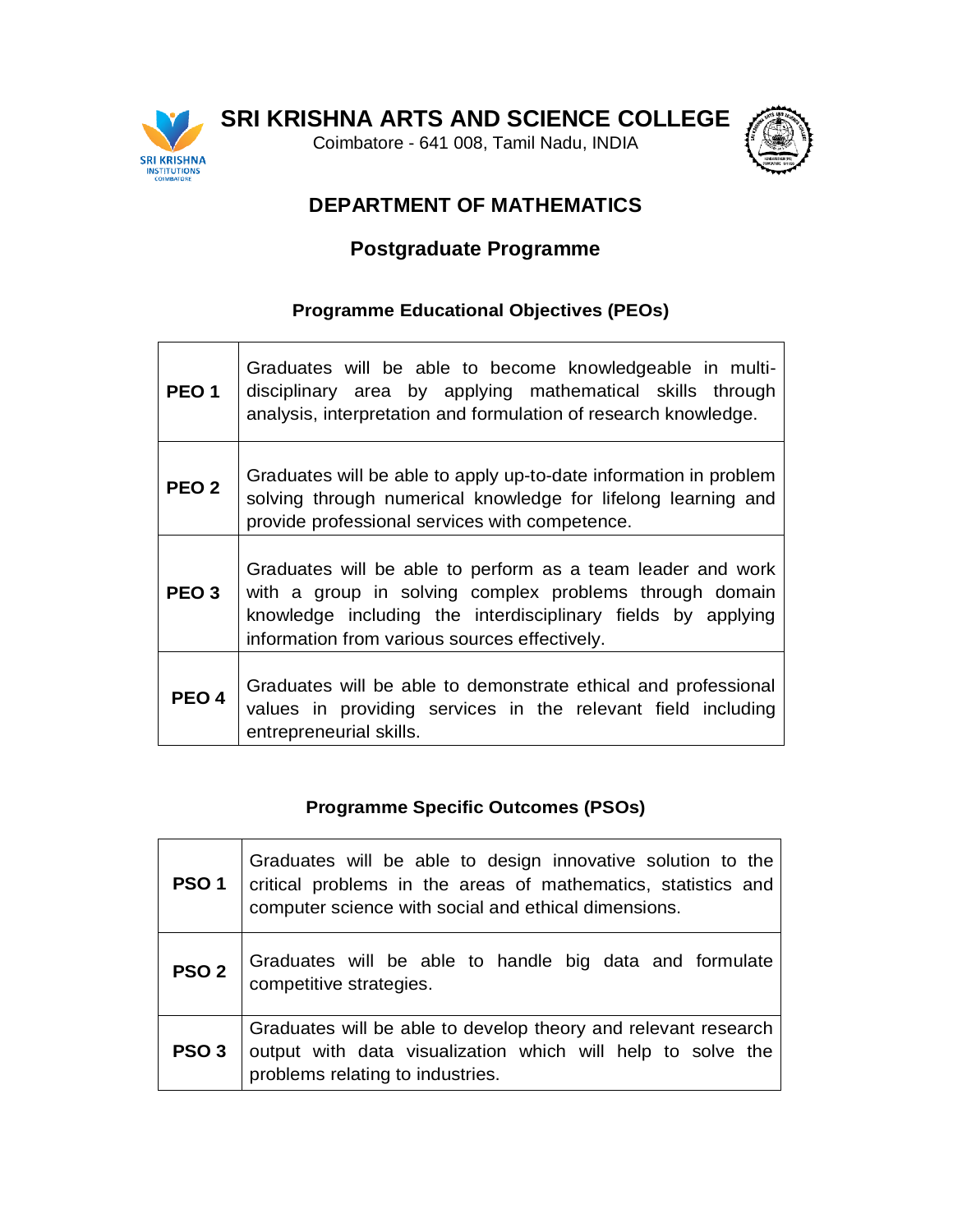

Coimbatore - 641 008, Tamil Nadu, INDIA.



## **DEPARTMENT OF ELECTRONICS AND COMMUNICATION SYSTEMS**

## **Undergraduate Programme**

## **Programme Educational Objectives (PEOs)**

| PEO <sub>1</sub> | Graduates will be practitioners and leaders in the field of<br>Electronics and Communication Systems and will aid the industries<br>to solve technological problems. |
|------------------|----------------------------------------------------------------------------------------------------------------------------------------------------------------------|
| PEO <sub>2</sub> | Graduates will be professionals or entrepreneurs excelling in their<br>profession while displaying social awareness and ethics.                                      |
| PEO <sub>3</sub> | Graduates will be able to communicate with their peers about the<br>development of the economy in the country.                                                       |
| PEO <sub>4</sub> | Graduates will be able to pursue higher studies for setting up<br>career paths in teaching or research.                                                              |

| PSO <sub>1</sub> | Graduates will be able to design and develop applications for<br>Communication Systems, Signal Processing, Embedded<br>Systems, Networking, VLSI, Control Systems, IoT, and<br>Robotics. |
|------------------|------------------------------------------------------------------------------------------------------------------------------------------------------------------------------------------|
| PSO <sub>2</sub> | Graduates will be able to use modern tools and techniques to<br>solve problems in the field of Electronics and Communication.                                                            |
| PSO <sub>3</sub> | Graduates will be able to analyze and understand problems,<br>and provide innovative design solutions to achieve desired<br>outcomes.                                                    |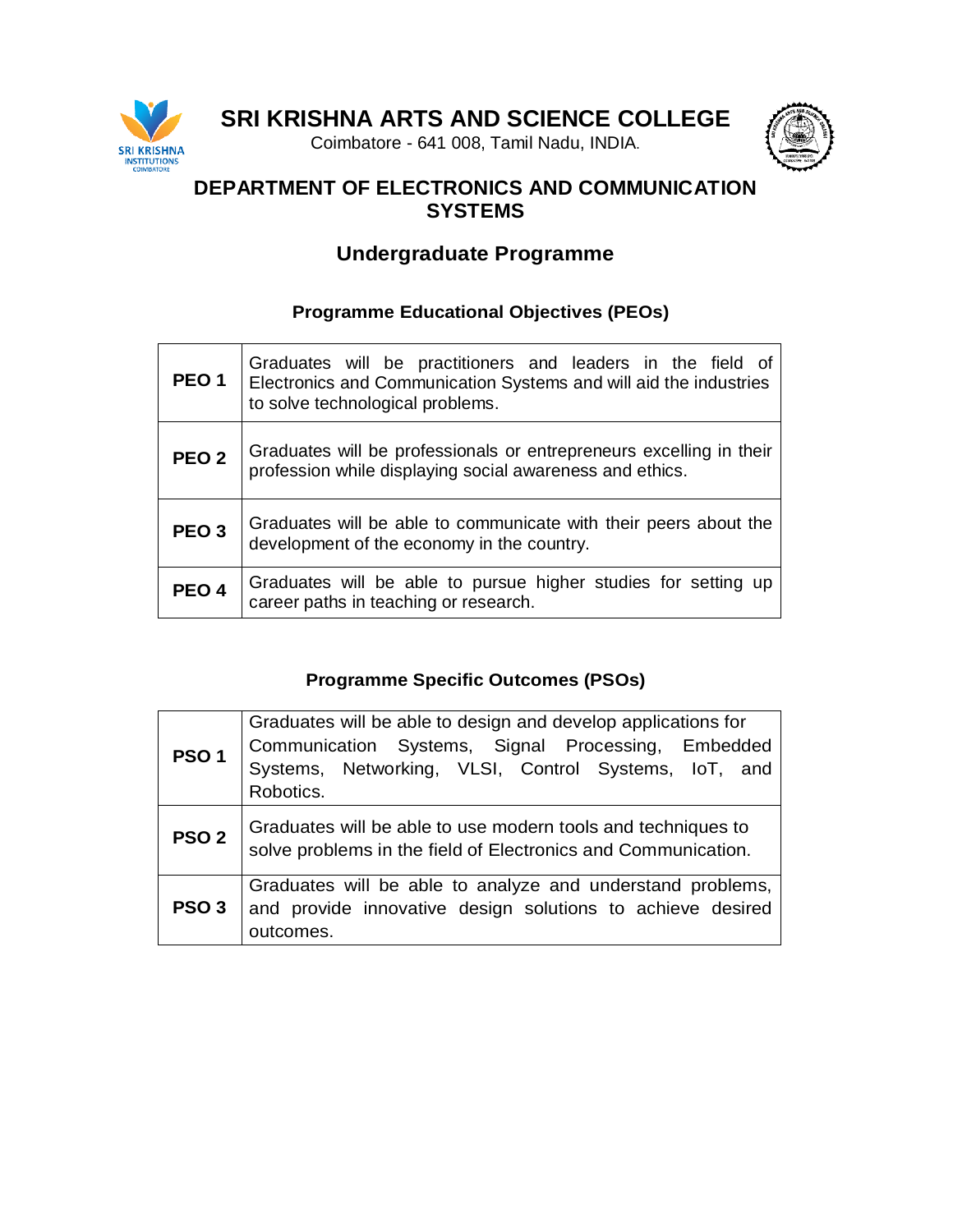

Coimbatore - 641 008, Tamil Nadu, INDIA.



## **DEPARTMENT OF ELECTRONICS AND COMMUNICATION SYSTEMS**

# **Postgraduate Programme**

## **Programme Educational Objectives (PEOs)**

|                  | Graduates will become a scientific designer in the field of<br><b>PEO 1</b>   Electronics and Communication Systems by applying modern<br>tools and design strategies with wider research knowledge. |
|------------------|------------------------------------------------------------------------------------------------------------------------------------------------------------------------------------------------------|
|                  | Graduates will become a team leader for solving complex<br><b>PEO 2</b>   problems with up-to-date domain knowledge and effectively<br>communicate to the group.                                     |
| PEO <sub>3</sub> | Graduates will be able to apply advanced knowledge for lifelong<br>learning and research.                                                                                                            |
| PEO <sub>4</sub> | Graduates will be able to demonstrate ethical and professional<br>values as an entrepreneur while providing services.                                                                                |

| PSO <sub>1</sub> | Graduates will be able to design and develop applications for<br>Communication Systems, Signal Processing, Embedded<br>Systems, Networking, VLSI, Control Systems, IoT, and<br>Robotics. |
|------------------|------------------------------------------------------------------------------------------------------------------------------------------------------------------------------------------|
| PSO <sub>2</sub> | Graduates will be able to use modern tools and techniques to<br>solve problems in the field of Electronics and Communication.                                                            |
| PSO <sub>3</sub> | Graduates will be able to analyze and understand problems,<br>and provide innovative design solutions to achieve desired<br>outcomes.                                                    |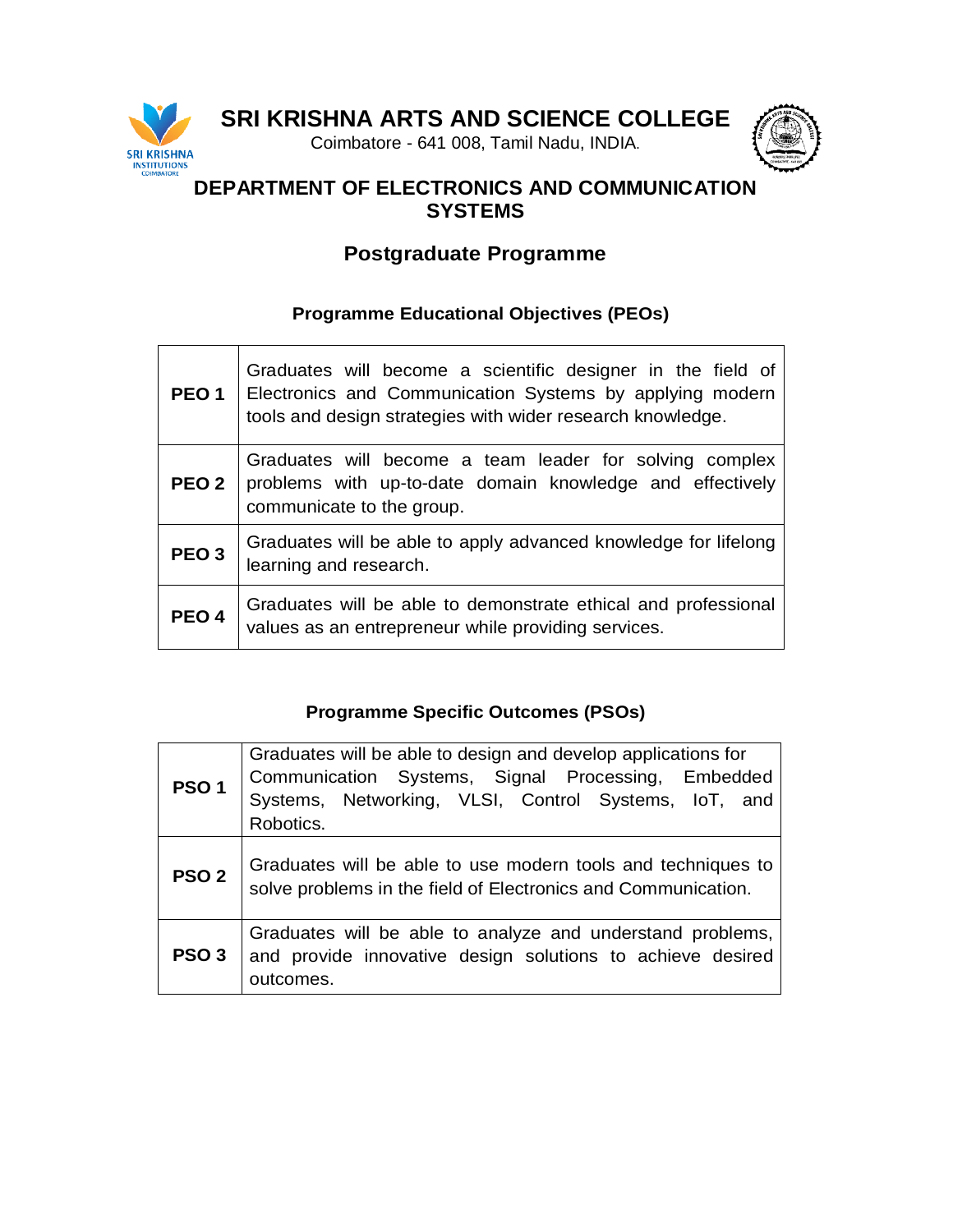

Coimbatore - 641 008, Tamil Nadu, INDIA.



## **DEPARTMENT OF BIOSCIENCE**

## **Undergraduate Programme**

#### **B.Sc. Biotechnology**

#### **Programme Educational Objectives (PEOs)**

| PEO <sub>1</sub> | Graduates will be able to apply the acquired technical skills to<br>get employment in bioindustries, pharma Industries and<br>government departments. |
|------------------|-------------------------------------------------------------------------------------------------------------------------------------------------------|
| PEO <sub>2</sub> | Graduates will be able to build their capabilities to work as a<br>team and become entrepreneurs, Industry leaders with ethical<br>responsibility.    |
| PEO <sub>3</sub> | Graduates will be able to pursue their higher studies and<br>research.                                                                                |

| PSO <sub>1</sub> | Graduates will be able to apply knowledge to find innovative<br>solutions for Biotechnological problems.                                                                                                                   |
|------------------|----------------------------------------------------------------------------------------------------------------------------------------------------------------------------------------------------------------------------|
| PSO <sub>2</sub> | Graduates will be able to explore problems related to<br>Biotechnology and provide solutions.                                                                                                                              |
| PSO <sub>3</sub> | Graduates will be able to infer the potential impact from<br>Biotechnological innovations to find sustainable solutions for<br>issues pertaining to public health including pandemic,<br>environment and waste management. |
| <b>PSO 4</b>     | Graduates will be able to have a scope of employment in<br>• Food, pharmaceutical, bioprocessing and bioinformatics field.<br>• Allied industries, laboratories and as an entrepreneur.                                    |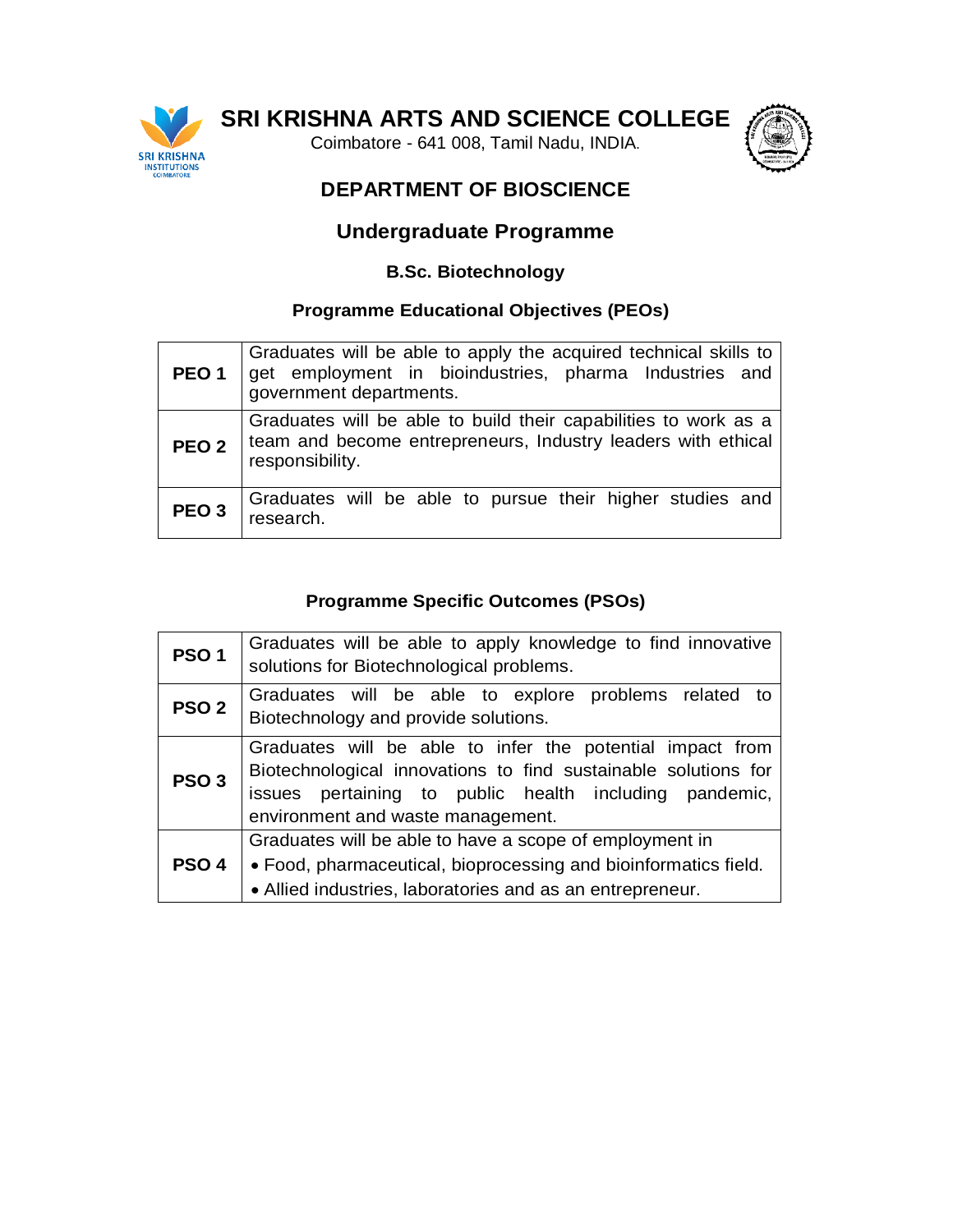**SRI KRISHNA** 

**SRI KRISHNA ARTS AND SCIENCE COLLEGE**

Coimbatore - 641 008, Tamil Nadu, INDIA.



## **DEPARTMENT OF BIOSCIENCE**

## **Undergraduate Programme**

#### **B. Sc. Microbiology**

#### **Programme Educational Objectives (PEOs)**

| PEO <sub>1</sub> | Graduates will be able to apply the acquired technical skills to<br>get employment in Bio industries, pharma industries and<br>government departments. |
|------------------|--------------------------------------------------------------------------------------------------------------------------------------------------------|
| PEO <sub>2</sub> | Graduates will be able to build their capabilities to work as a<br>team and become entrepreneurs, Industry leaders with ethical<br>responsibility.     |
| PEO <sub>3</sub> | Graduates will be able to pursue their higher studies and<br>research.                                                                                 |

| PSO <sub>1</sub> | Graduates will be able to apply knowledge to find innovative<br>solutions for Microbiological problems.                                                      |
|------------------|--------------------------------------------------------------------------------------------------------------------------------------------------------------|
| PSO <sub>2</sub> | Graduates will be able to explore problems related to<br>Microbiology and provide solutions.                                                                 |
| PSO <sub>3</sub> | Graduates will be able to infer the potential impact from                                                                                                    |
|                  | Microbiological innovations to find sustainable solutions for<br>issues pertaining to public health including pandemic,<br>environment and waste management. |
| PSO 4            | Graduates will be able to have a scope of employment in                                                                                                      |
|                  | • Food, Pharmaceutical, Bioprocessing and Bioinformatics field.                                                                                              |
|                  | • Allied industries, laboratories and as an entrepreneur.                                                                                                    |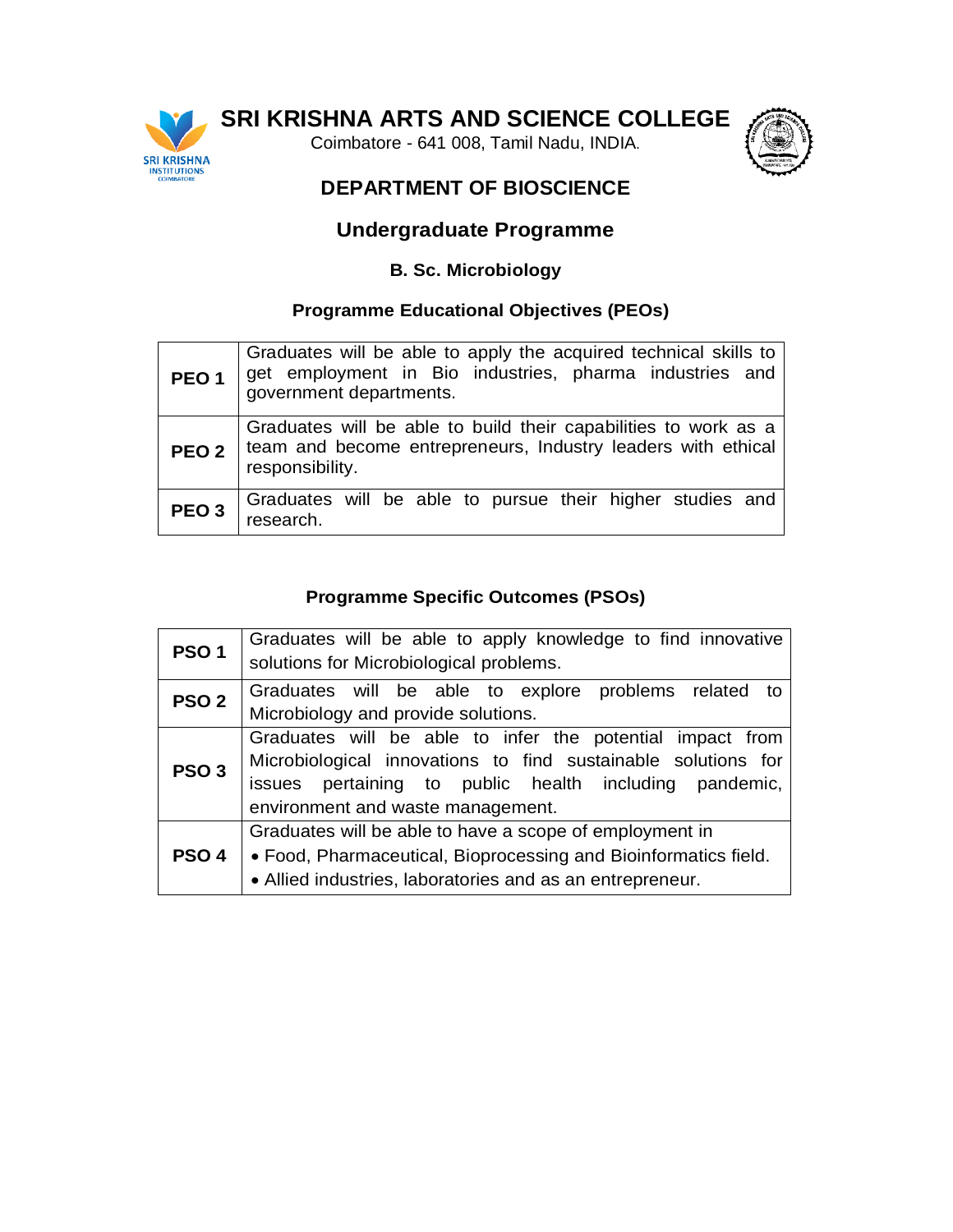

Coimbatore - 641 008, Tamil Nadu, INDIA.



## **DEPARTMENT OF BIOSCIENCE**

## **Postgraduate Programme**

#### **M. Sc Biotechnology**

#### **Programme Educational Objectives (PEOs)**

| PEO <sub>1</sub> | Graduates will be able to apply the acquired technical skills to<br>get employment in bioindustries, pharmaceutical industries and<br>government departments. |
|------------------|---------------------------------------------------------------------------------------------------------------------------------------------------------------|
| PEO <sub>2</sub> | Graduates will be able to build their capabilities to work as a<br>team and become entrepreneurs, Industry leaders with ethical<br>responsibility.            |
| PEO <sub>3</sub> | Graduates will be able to pursue their higher studies and<br>research.                                                                                        |

| PSO <sub>1</sub> | Graduates will be able to apply knowledge to find innovative<br>solutions for Biotechnological problems.                                                                                                                   |
|------------------|----------------------------------------------------------------------------------------------------------------------------------------------------------------------------------------------------------------------------|
| PSO <sub>2</sub> | Graduates will be able to explore problems related to<br>Biotechnology and provide solutions.                                                                                                                              |
| PSO <sub>3</sub> | Graduates will be able to infer the potential impact from<br>Biotechnological innovations to find sustainable solutions for<br>issues pertaining to public health including pandemic,<br>environment and waste management. |
| PSO <sub>4</sub> | Graduates will be able to have a scope of employment in<br>• Food, Pharmaceutical, Bioprocessing and Bioinformatics field.<br>• Allied industries, laboratories and as an entrepreneur.                                    |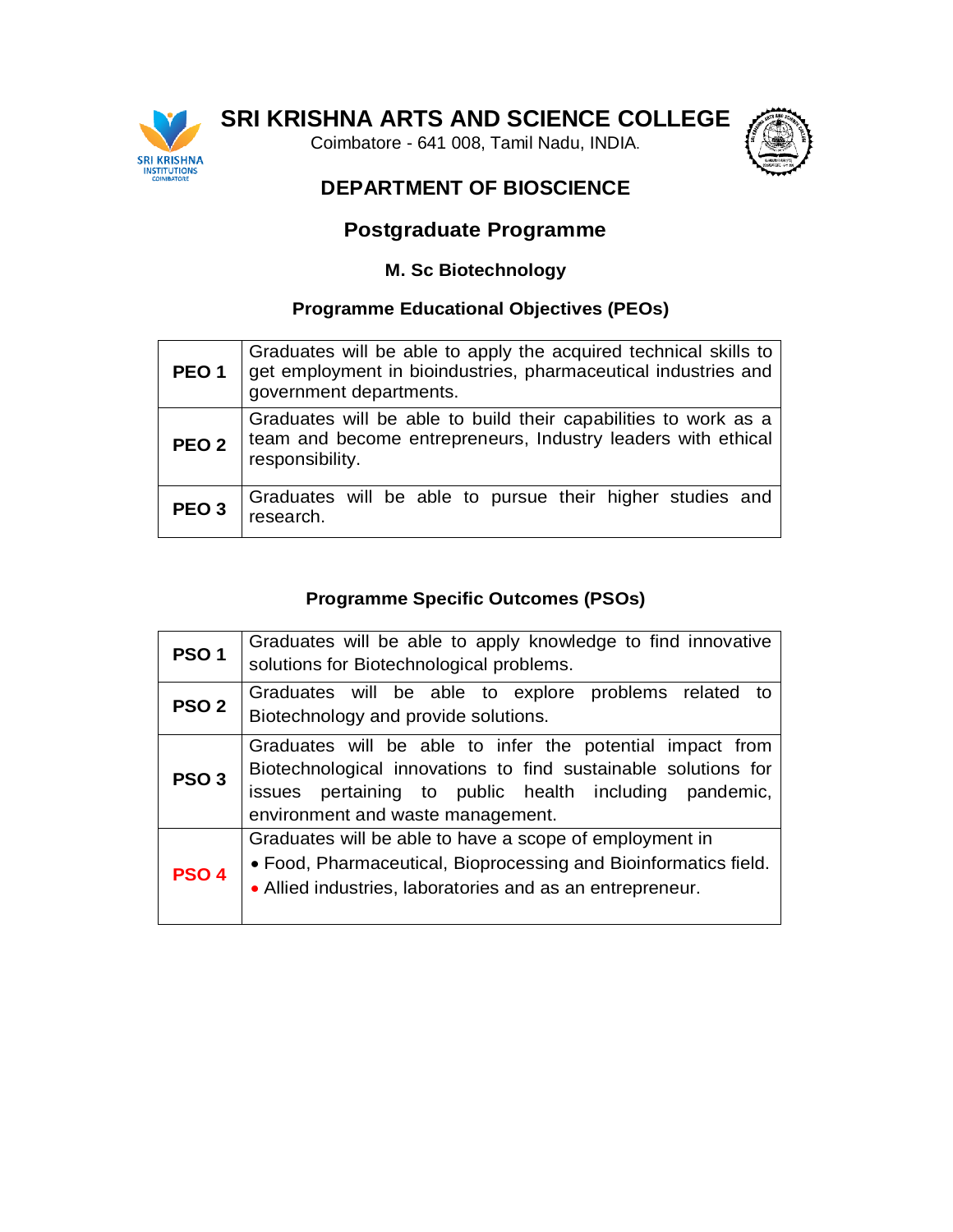**SRI KRISHNA**<br>INSTITUTIONS<br>COIMBATORE

**SRI KRISHNA ARTS AND SCIENCE COLLEGE**

Coimbatore - 641 008, Tamil Nadu, INDIA.



## **DEPARTMENT OF BIOSCIENCE**

## **Postgraduate Programme**

#### **M. Sc Bioinformatics**

#### **Programme Educational Objectives (PEOs)**

| PEO <sub>1</sub> | Graduates will be able to apply the acquired technical skills to<br>get employment in bioindustries, pharmaceutical Industries and<br>government departments. |
|------------------|---------------------------------------------------------------------------------------------------------------------------------------------------------------|
| PEO <sub>2</sub> | Graduates will be able to build their capabilities to work as a<br>team and become entrepreneurs, Industry leaders with ethical<br>responsibility.            |
| PEO <sub>3</sub> | Graduates will be able to pursue their higher studies and<br>research.                                                                                        |

| PSO <sub>1</sub> | Graduates will be able to apply knowledge to find innovative<br>solutions for Bioinformatics problems.                                                                                                                    |
|------------------|---------------------------------------------------------------------------------------------------------------------------------------------------------------------------------------------------------------------------|
| PSO <sub>2</sub> | Graduates will be able to explore problems related to<br>Bioinformatics and provide solutions.                                                                                                                            |
| PSO <sub>3</sub> | Graduates will be able to infer the potential impact from<br>Bioinformatical innovations to find sustainable solutions for<br>issues pertaining to public health including pandemic,<br>environment and waste management. |
| <b>PSO 4</b>     | Graduates will be able to have a scope of employment in<br>• Food, pharmaceutical, bioprocessing and bioinformatics field.<br>• Allied industries, laboratories and as an entrepreneur.                                   |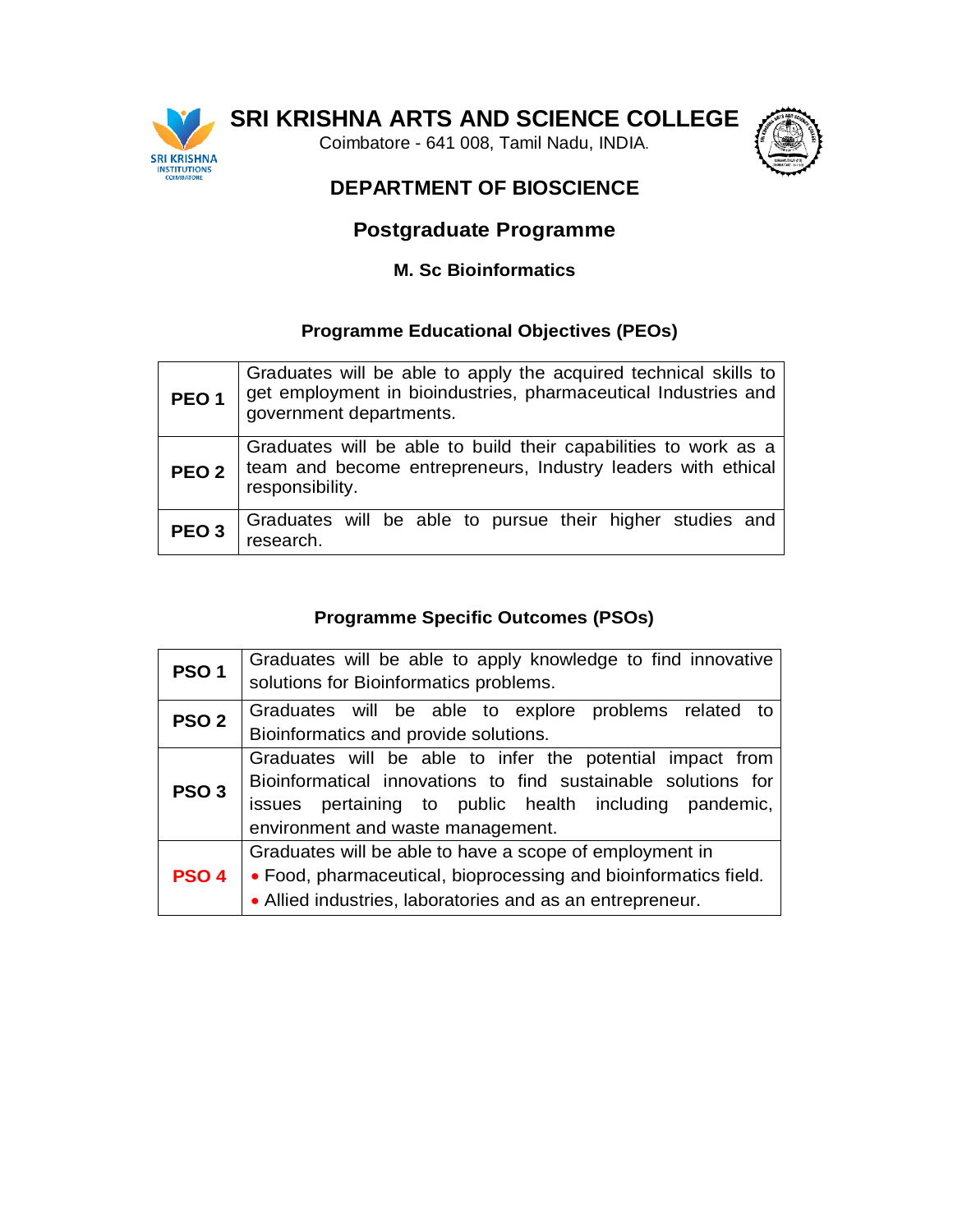

Coimbatore - 641 008, Tamil Nadu, INDIA.



# **DEPARTMENT OF COSTUME DESIGN AND FASHION**

# **Undergraduate Programme**

## **Programme Educational Objectives (PEOs)**

| PEO <sub>1</sub> | Be practitioners, leaders in the field of Costume Design and<br>Fashion to solve industry's technological problems.                                      |
|------------------|----------------------------------------------------------------------------------------------------------------------------------------------------------|
| PEO <sub>2</sub> | innovators, entrepreneurs, professionals engaged in<br>Become<br>development, employment and implementation of latest technology<br>in fashion industry. |
| PEO <sub>3</sub> | Function with social awareness and<br>responsibility in<br>their<br>profession.                                                                          |
| <b>PE04</b>      | Communicate with professionals at different disciplines, industry<br>and society for the economic growth of the country.                                 |
| PEO <sub>5</sub> | Successfully pursue higher studies in fashion technology and other<br>related fields.                                                                    |

|                  | Design and develop designer portfolio for applications including,  |
|------------------|--------------------------------------------------------------------|
|                  | trend spotting, fashion forecasting, fashion illustration, pattern |
| PSO <sub>1</sub> | making, apparel production, fashion accessories<br>and             |
|                  | merchandising.                                                     |
| PSO <sub>2</sub> | Use modern equipments and techniques to solve contemporary         |
|                  | problems in the field of fashion designing.                        |
| PSO <sub>3</sub> | Analyze and understand different aspects of problems to provide    |
|                  | creative design solutions at higher order thinking to achieve the  |
|                  | desired outcomes.                                                  |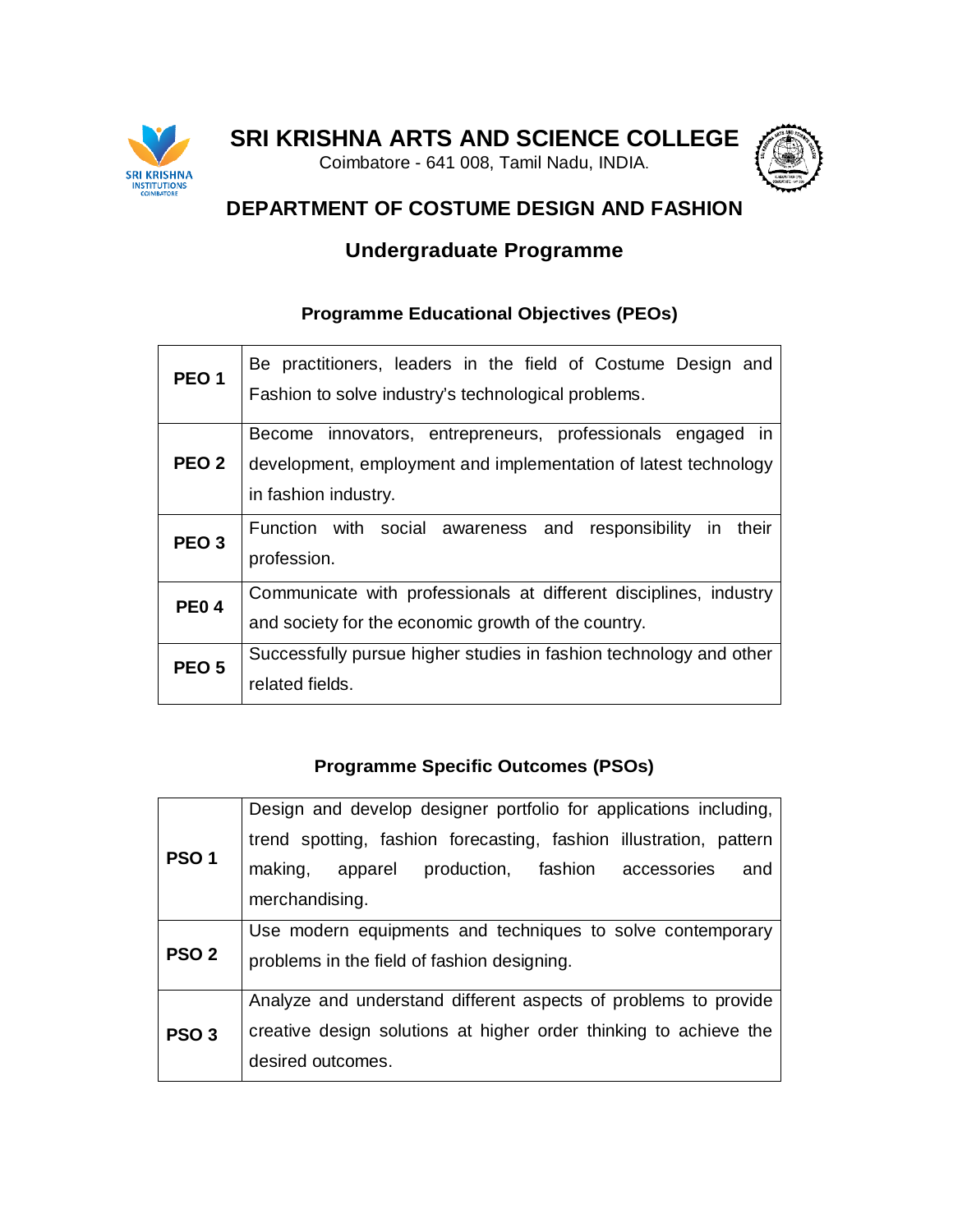

Coimbatore - 641 008, Tamil Nadu, INDIA.



# **DEPARTMENT OF PSYCHOLOGY**

# **Undergraduate Programme**

#### **Programme Educational Objectives (PEOs)**

| PEO <sub>1</sub> | Get employment in industry or institutions as well as in government<br>department by imparting the requisite behavioural skills. |
|------------------|----------------------------------------------------------------------------------------------------------------------------------|
| PEO <sub>2</sub> | Work in a team and can become leaders, entrepreneurs,<br>professionals with ethical responsibility.                              |
| PEO <sub>3</sub> | Pursue higher education in various universities across the globe.                                                                |

| PSO <sub>1</sub> | Understand the concepts and methodologies in the field of<br>psychology and apply them in clinical, counselling, educational<br>and industrial areas. |
|------------------|-------------------------------------------------------------------------------------------------------------------------------------------------------|
| PSO <sub>2</sub> | Employ emerging technical tools of computational science from<br>psychology to provide real time solutions for latest applications.                   |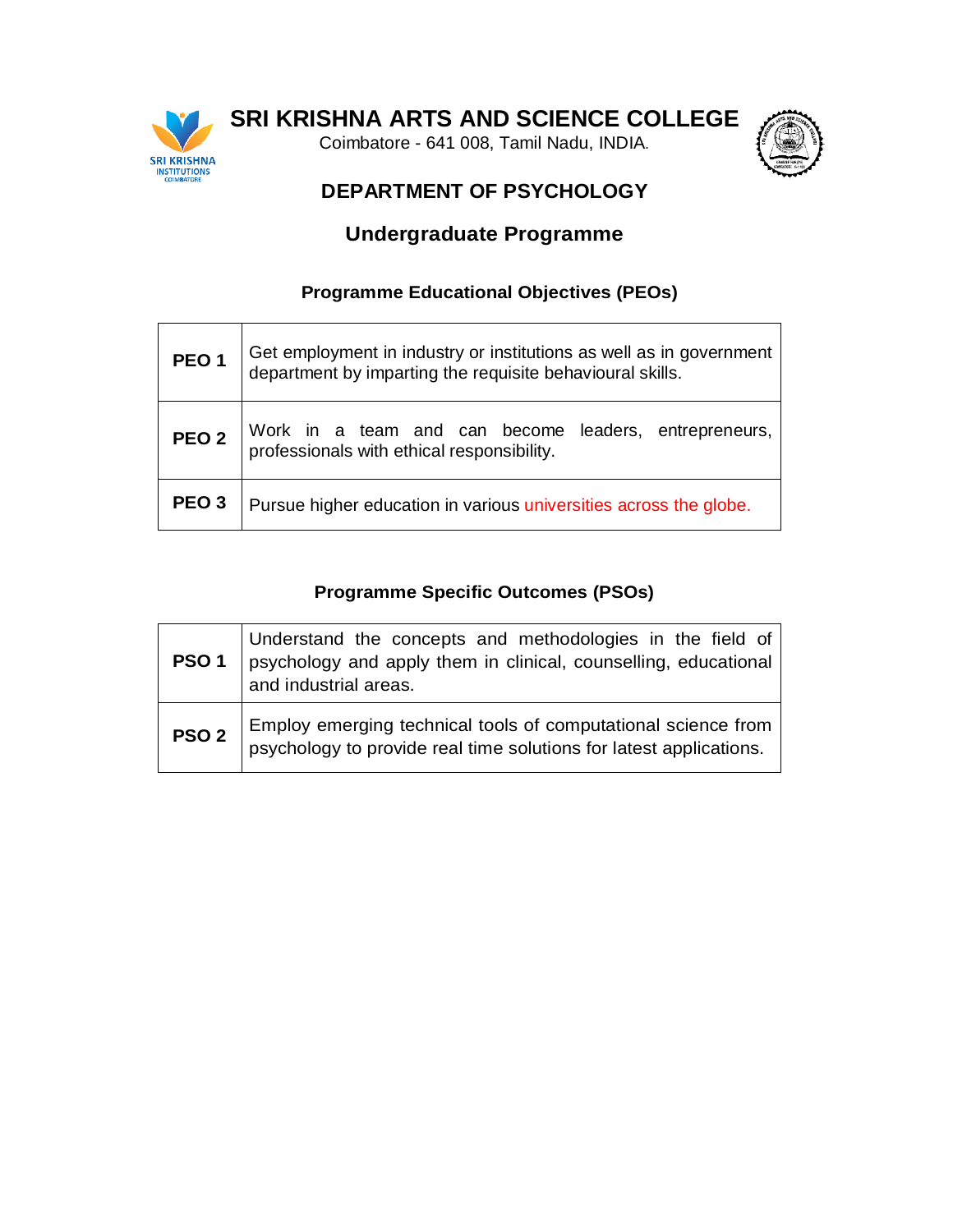

Coimbatore - 641 008, Tamil Nadu, INDIA.



# **DEPARTMENT OF CATERING SCIENCE & HOTEL MANAGEMENT**

# **Undergraduate Programme**

### **Programme Educational Objectives (PEOs)**

| PEO <sub>1</sub> | Graduates will excel in professional carrier by acquiring solid foundation in<br>hospitality and hotel management.                                                                                |
|------------------|---------------------------------------------------------------------------------------------------------------------------------------------------------------------------------------------------|
| PEO <sub>2</sub> | Graduates will acquire their knowledge of catering and hospitality to solve<br>complex problems in hotel industry.                                                                                |
| PEO <sub>3</sub> | Graduates will understand the fundamentals of hotel industry in the kitchen<br>operation, front office, accommodation operation, food & beverage<br>services, hotel engineering and bartending.   |
| PEO <sub>4</sub> | Graduates will apply professional and ethical standard in their profession.<br>They will also effectively communicate with other professionals both multi-<br>disciplinary and transdisciplinary. |
| PEO <sub>5</sub> | Graduates will be equipped to work in hospitality industries<br>with<br>competency and pursue lifelong learning and also capable of acting as a<br>leading entrepreneurs.                         |

| PSO <sub>1</sub> | Will acquire practical skill sets in the field of hotel industry, to start<br>hospitality business.          |
|------------------|--------------------------------------------------------------------------------------------------------------|
| PSO <sub>2</sub> | Pursue professional course for higher education as a pathway of higher<br>learning process.                  |
| PSO <sub>3</sub> | Use modern equipments and techniques to solve contemporary problems<br>in the field of hospitality industry. |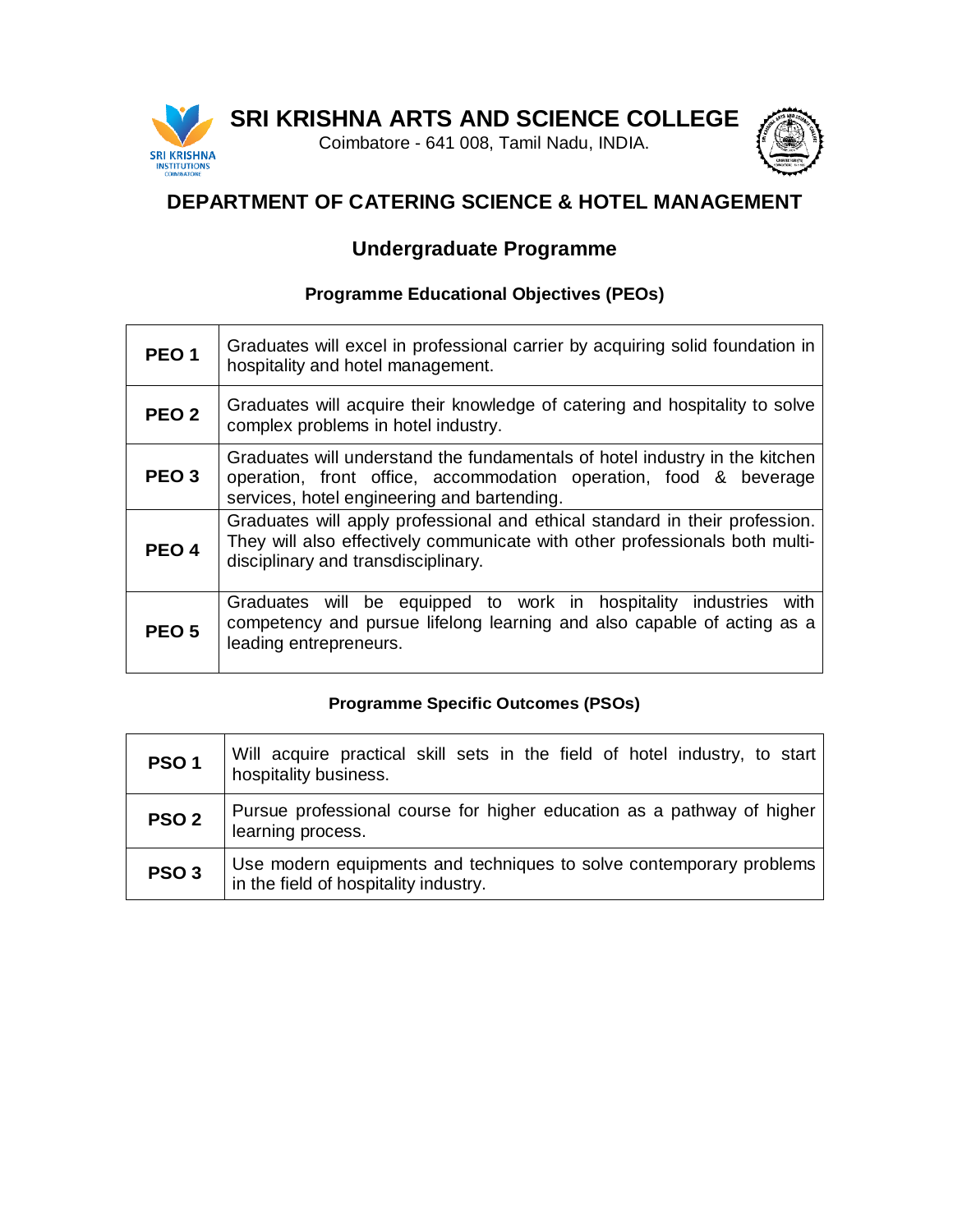

.

**SRI KRISHNA ARTS AND SCIENCE COLLEGE**

Coimbatore - 641 008, Tamil Nadu, INDIA.



# **DEPARTMENT OF PUBLIC ADMINISTRATION**

## **Postgraduate Programme**

### **Programme Educational Objectives (PEOs)**

| PEO <sub>1</sub> | Will administer the public, private and related organisations by acquiring<br>traditional and contemporary knowledge, demonstrating expertise<br>through digital and media skills. |
|------------------|------------------------------------------------------------------------------------------------------------------------------------------------------------------------------------|
| <b>PEO 2</b>     | Perform as a team member and leader to solve complex social, political<br>and administrative problems in a variety of settings (public, private and<br>not-for profit sector).     |
| PEO <sub>3</sub> | Develop intellectual flexibility, creativity, numeracy and diversified culture<br>to engage them in lifelong learning and provide professional service.                            |
| PEO <sub>4</sub> | Demonstrate ethical and professional values in providing services<br>through effective communication skills.                                                                       |

| PSO <sub>1</sub> | Understand the basic concepts of public administration, bureaucracy,<br>governance, public budgeting, finance, public policy, policy analysis,<br>human resource management, information management and technology. |
|------------------|---------------------------------------------------------------------------------------------------------------------------------------------------------------------------------------------------------------------|
| <b>PSO 2</b>     | Have the research skills to critically analyze public, private and not-for<br>administration issues, managerial issues<br>policy<br>profit<br>and<br>recommendations.                                               |
| PSO <sub>3</sub> | Communicate and interact productively with a diverse and changing<br>workforce and citizenry.                                                                                                                       |
| PSO <sub>4</sub> | Develop/formulate a public policy response to social or economic<br>problem.                                                                                                                                        |